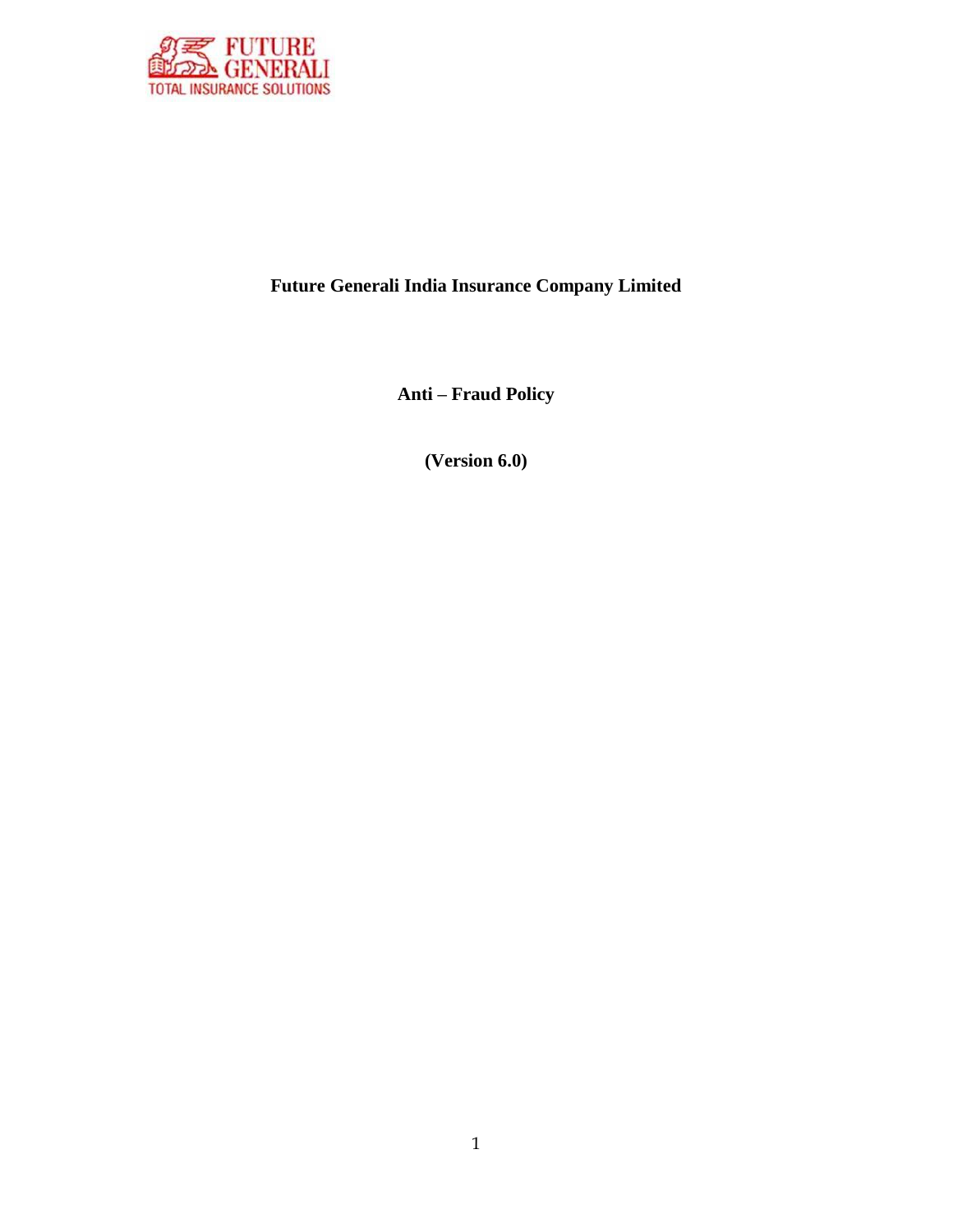

# **DOCUMENT SUMMARY**

| <b>Title</b>                | Anti-Fraud Policy (hereinafter referred to as "the Policy") |
|-----------------------------|-------------------------------------------------------------|
| <b>FGII Classification</b>  | Internal & External                                         |
| Document code               | FGII/FCU/20-21/26                                           |
| <b>Approved by</b>          | The Board of Directors                                      |
| <b>Effective date</b>       | February 9, 2021                                            |
| <b>Accountable Function</b> | <b>FCU</b>                                                  |
| <b>Key contact</b>          | Virendra Batra                                              |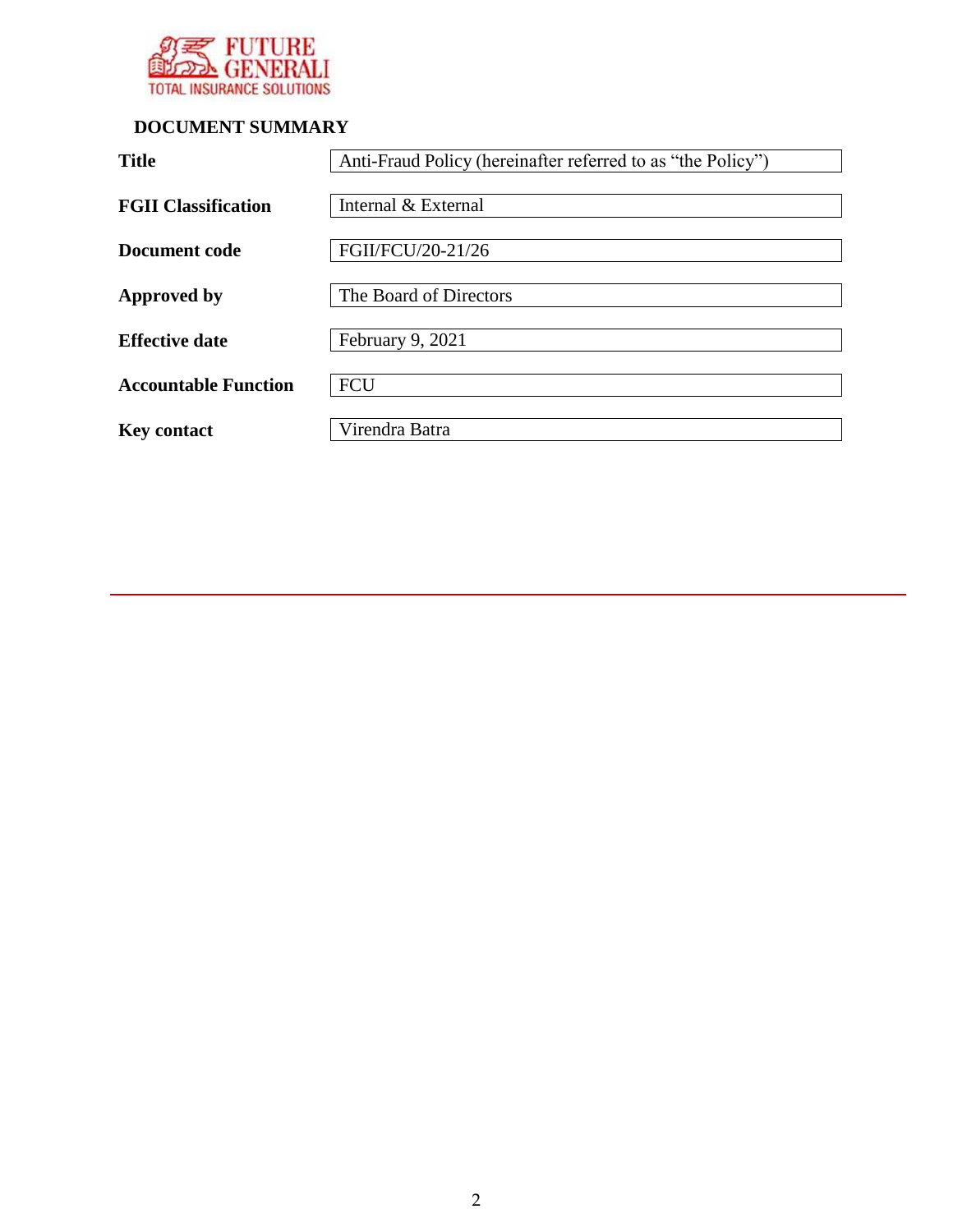

#### **CHANGE / HISTORY LOG**

| <b>Version</b> | <b>Rollout</b> | <b>Changed by</b> | <b>Approved by</b> | <b>Purpose of revision</b> |
|----------------|----------------|-------------------|--------------------|----------------------------|
| No.            | <b>Date</b>    |                   |                    |                            |
| 1              | 5,<br>August   |                   |                    | Revised                    |
|                | 2011           |                   |                    |                            |
| 2.             | 31,<br>May     |                   |                    | Revised                    |
|                | 2013           |                   |                    |                            |
| 3.             | 30,<br>May     |                   |                    |                            |
|                | 2014           |                   |                    |                            |
| 4.             | 21,<br>May     |                   |                    |                            |
|                | 2015           |                   |                    |                            |
| 5.             | May 5, 2016    |                   |                    | <b>Reviewed No Changes</b> |
| 5.             | 11,<br>August  |                   |                    |                            |
|                | 2017           |                   |                    |                            |
|                | $12$ -May-     |                   |                    | <b>Reviewed No Changes</b> |
|                | 2018           |                   |                    |                            |
|                | 14-May-        |                   |                    | Reviewed No changes        |
|                | 2019           |                   |                    |                            |
|                | 5-June-2020    |                   |                    | Reviewed No Changes        |
| 6              | 9-Feb-2021     |                   |                    | Reviewed changes           |

#### **REGULATORY REFERENCES**

Guidelines for Corporate Governance for Insurers in India read with applicable provisions of guidelines, notifications, advisories, if any, issued by Insurance Regulatory and Development Authority of India (IRDAI) and Companies Act, 2013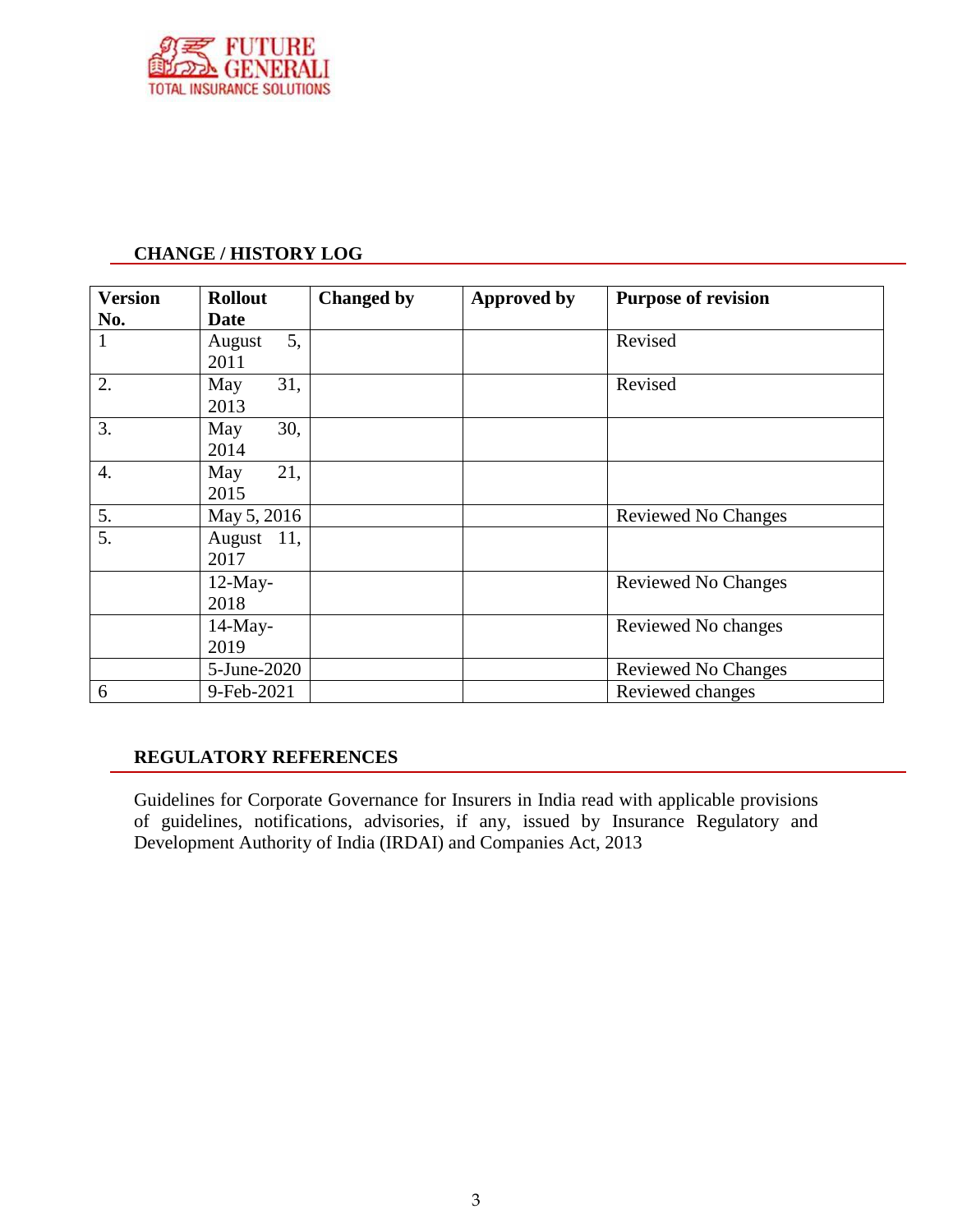

# **INDEX**

| <b>Section No.</b> | <b>Heading</b>                         | <b>Page Number</b> |    |  |
|--------------------|----------------------------------------|--------------------|----|--|
|                    |                                        | From               | To |  |
|                    | <b>DEFINITIONS &amp; ABBREVIATIONS</b> | 5                  | 8  |  |
|                    |                                        |                    |    |  |
| п                  | <b>OBJECTIVE</b>                       | 9                  | 9  |  |
|                    |                                        |                    |    |  |
| Ш                  | <b>SCOPE</b>                           | 9                  | 10 |  |
|                    |                                        |                    |    |  |
| IV                 | <b>ADOPTABLE MEASURES</b>              | 11                 | 24 |  |
|                    |                                        |                    |    |  |
| v                  | <b>IMPLEMENATION &amp;</b>             | 25                 | 26 |  |
|                    | <b>COMMUNICATION</b>                   |                    |    |  |
|                    |                                        |                    |    |  |
| VI                 | <b>REVIEW PROCESS</b>                  | 27                 | 27 |  |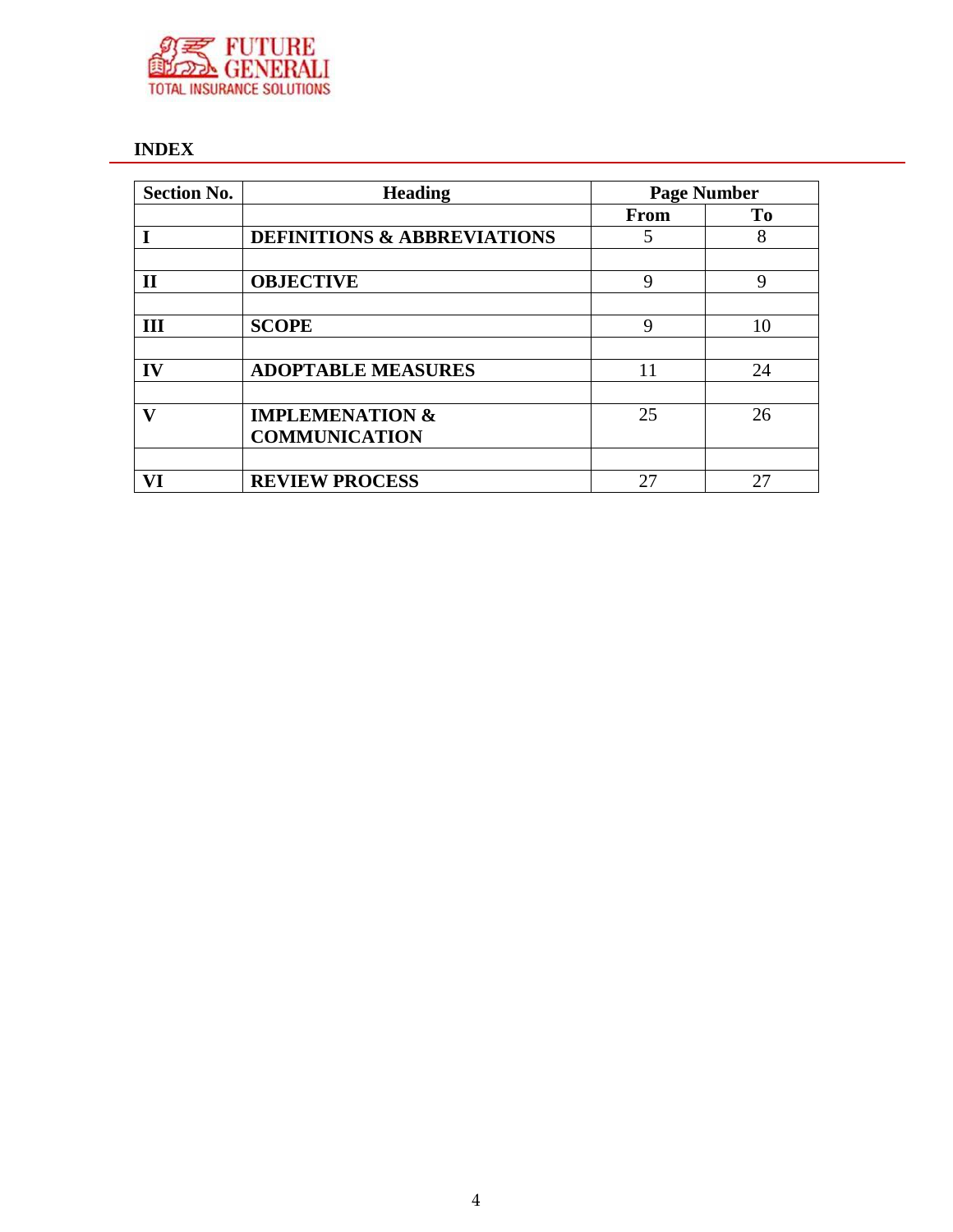

# **I. DEFINITIONS & ABBREVIATIONS:**

- a. "**Act**" means the Insurance Act, 1938 (4 of 1938) as amended from time to time;
- b. "**Authority**" means the Insurance Regulatory and Development Authority of India established under the provisions of Section 3 of the Insurance Regulatory and Development Authority Act, 1999 (41 of 1999).
- c. **"Fraud"** is an operational risk. Generally speaking, it is defined as any intentional act or omission designed to deceive others, resulting in the victim suffering a loss and/or the perpetrator achieving a gain.

#### Explanation

Fraud encompasses a range of irregularities and illegal acts characterized by intentional deception or misrepresentation, which an individual knows to be false or does not believe to be true. Fraud is perpetrated by a person knowing that it could result in some unauthorized benefit to him/her or to another person and can be perpetrated by persons outside and inside the organization.

Specifically, fraud in insurance is defined as an act or omission to gain dishonest or unlawful advantage for a party committing the fraud (hereinafter referred to as the "fraudster") or for other parties.

This may, for example, be achieved by means of a) misappropriating assets; b) deliberately misrepresenting, concealing, suppressing or not disclosing one or more material facts relevant to a financial decision, transaction or perception of the insurer's status; and c) abusing responsibility, a position of trust or a fiduciary relationship.

Fraud in insurance falls into one of the following categories:

Claims Fraud: Fraud against the insurer in the execution of an insurance product by obtaining wrongful payment;

 *Intermediary Fraud:* Fraud by intermediaries such as Agents, Corporate Agents, Third Party Administrators (TPAs) against the insurer or policyholders;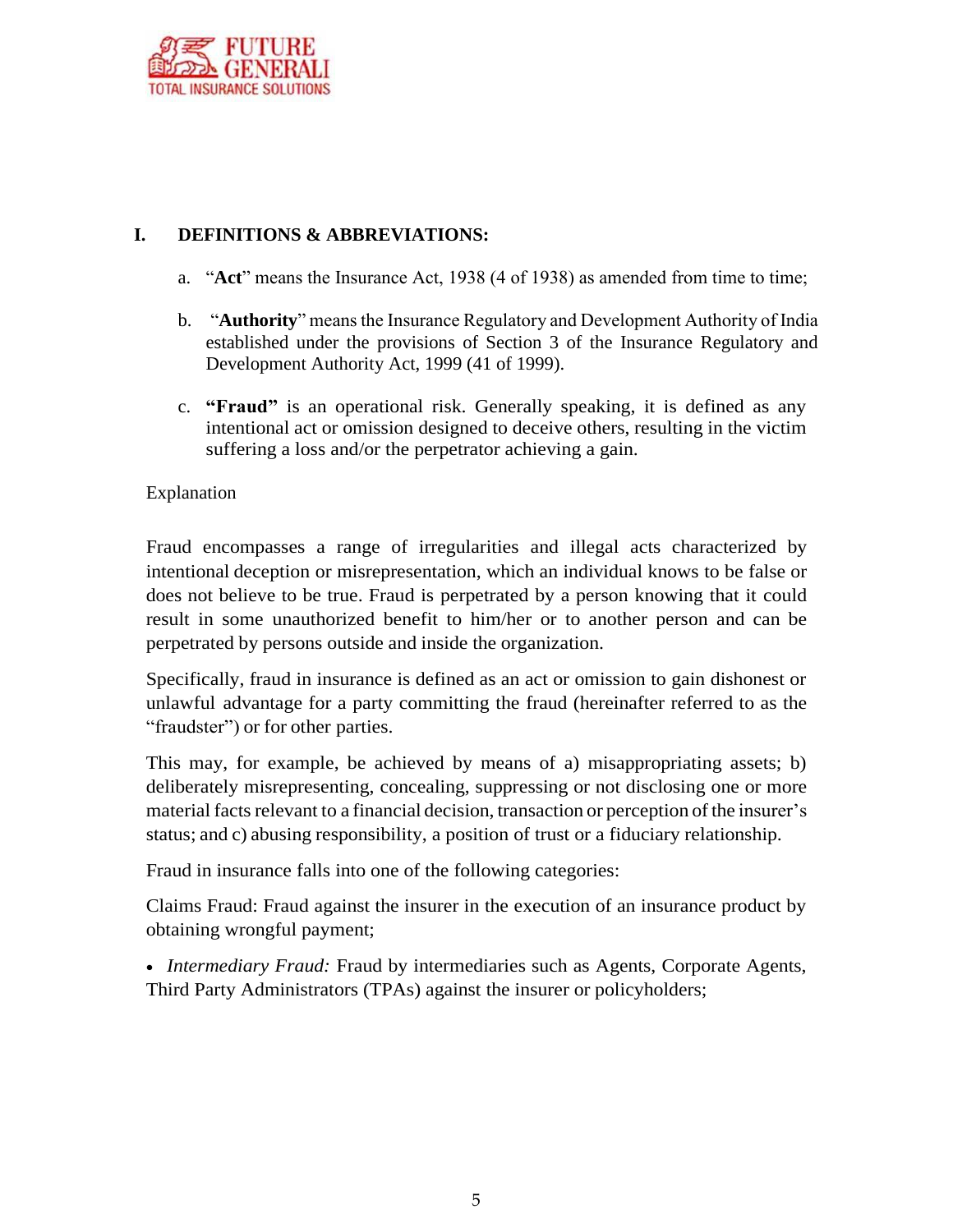

 *Policyholder Fraud:* Fraud against the insurer in the purchase or in the execution of an insurance product by obtaining wrongful coverage or payment

 *Internal Fraud:* Fraud/ misappropriation against the insurer by its Director, Manager and/or any other officer or staff member (by whatever name called)

 *Third Party Fraud*: Fraud committed by third parties against the Insurer and the general public which primarily includes activities such as the issue of fake/forged policies and cover notes in the name of the Insurer.

 *Online Fraud:* This type of fraud is typically a third party fraud, however, this could inter-alia involve any of the following types of frauds –

- o *Buyer side frauds:* Where buyers file fraudulent claims, chargebacks or compromised payment cards.
- o *Merchant side frauds:* Frauds committed by any of the merchant partners of the Company which would include non-remittance of premium collected on behalf of the Company and/or incorrect charge backs etc.
- o *Cyber security fraud:* Transactions effected through fake or stolen credit card/bank accounts to carry out a transaction in the web portal of the Company. Threat of confidential data of the Company being comprised due to any cyberattack/hacking of the Company systems
- o Other Frauds Any other type of online fraud which does not fall under either of the above three sub-categories.

On the other hand, occupational fraud (a.k.a. internal fraud) is defined as the use of one's occupation for personal enrichment through the deliberate misuse or misapplication of the employing organization's resources or assets.

This definition encompasses a wide range of misconduct by employees, managers and executives, from pilferage of company supplies to financial statement frauds.

Fraud comes in all shapes and sizes. It may be a simple act involving one person or it may be a complex operation involving a large number of people from within and outside the Company.

Common examples of fraud include:

- Kickbacks (including the receipt of excessive gifts or accepting or seeking anything of material value from contractors, vendors or persons providing services/materials to the Company);
- Diversion to an employee or outsider of a potentially profitable transaction;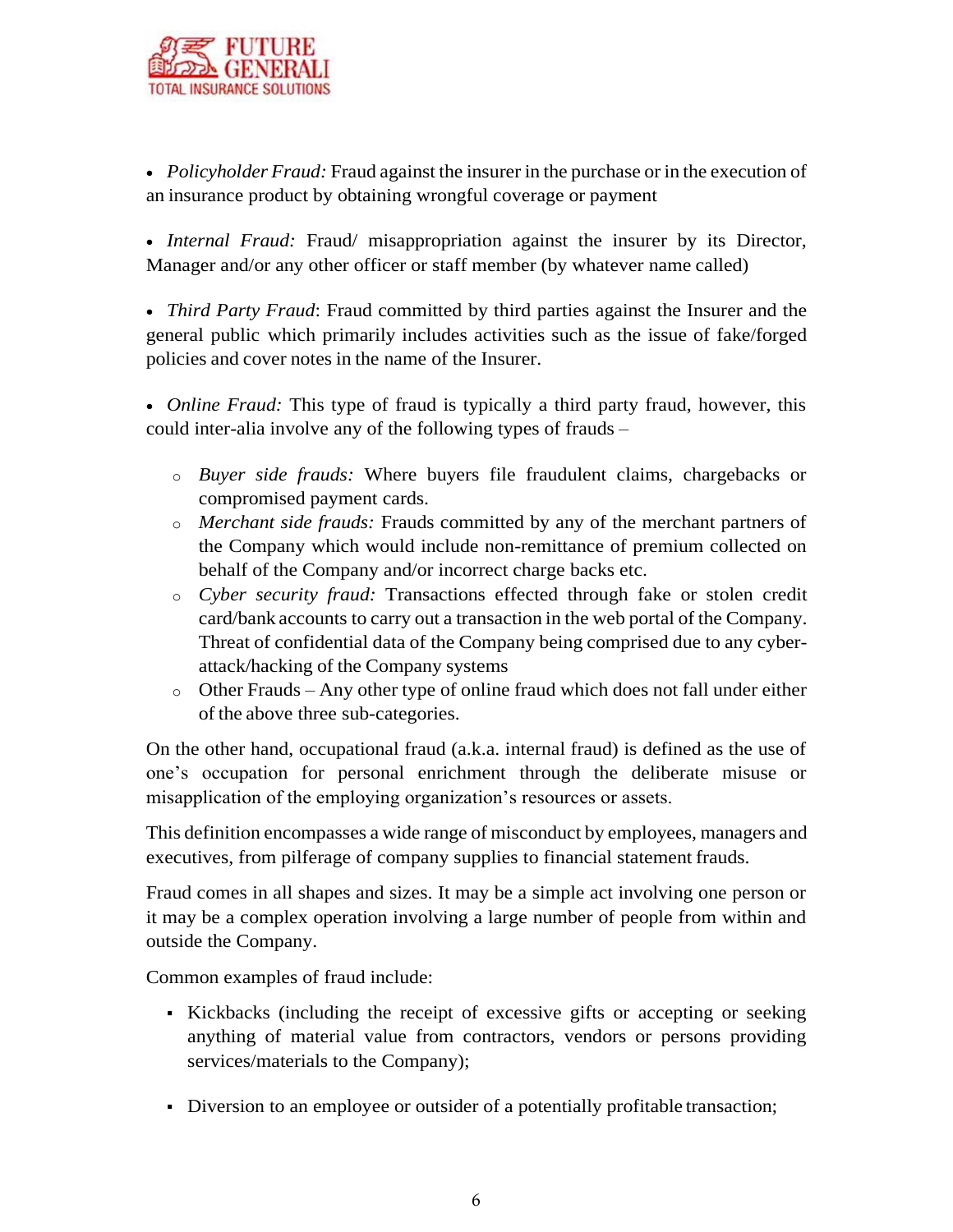

- Forgery or alteration of documents or accounts belonging to the Company;
- Concealment or misrepresentation of transactions, assets or liabilities;
- Expense report fraud (e.g. claims for services or goods not actually provided);
- Loss of intellectual property (e.g. disclosing confidential and proprietary information to outside parties);
- Conflicts of Interest resulting in actual or exposure to financial loss;
- Vendor fraud;
- Embezzlement (i.e. misappropriation of money, securities, supplies, property or other assets);
- Cheque fraud (i.e. forgery or alteration of cheques, bank drafts or any other financial instrument);
- Payroll fraud;
- Bribery & corruption;
- Fraudulent financial reporting (e.g. forging or alteration of accounting documents or records; intentional concealment or misstatement of transactions resulting in false records or misleading statements; intentional failure to record or disclose significant information accurately or completely);
- Improper pricing activity;
- Electronic Fraud and/or illegal hacking
- Unauthorized or illegal use of confidential information (e.g. profiteering as a result of insider knowledge of company activities);
- Unauthorized or illegal manipulation of information technology networks or operating systems;
- **Tax evasion:**
- Destruction, removal or inappropriate use of records, furniture, fixtures and equipment of the Company;
- Sales or assignment of fictitious or misrepresented assets;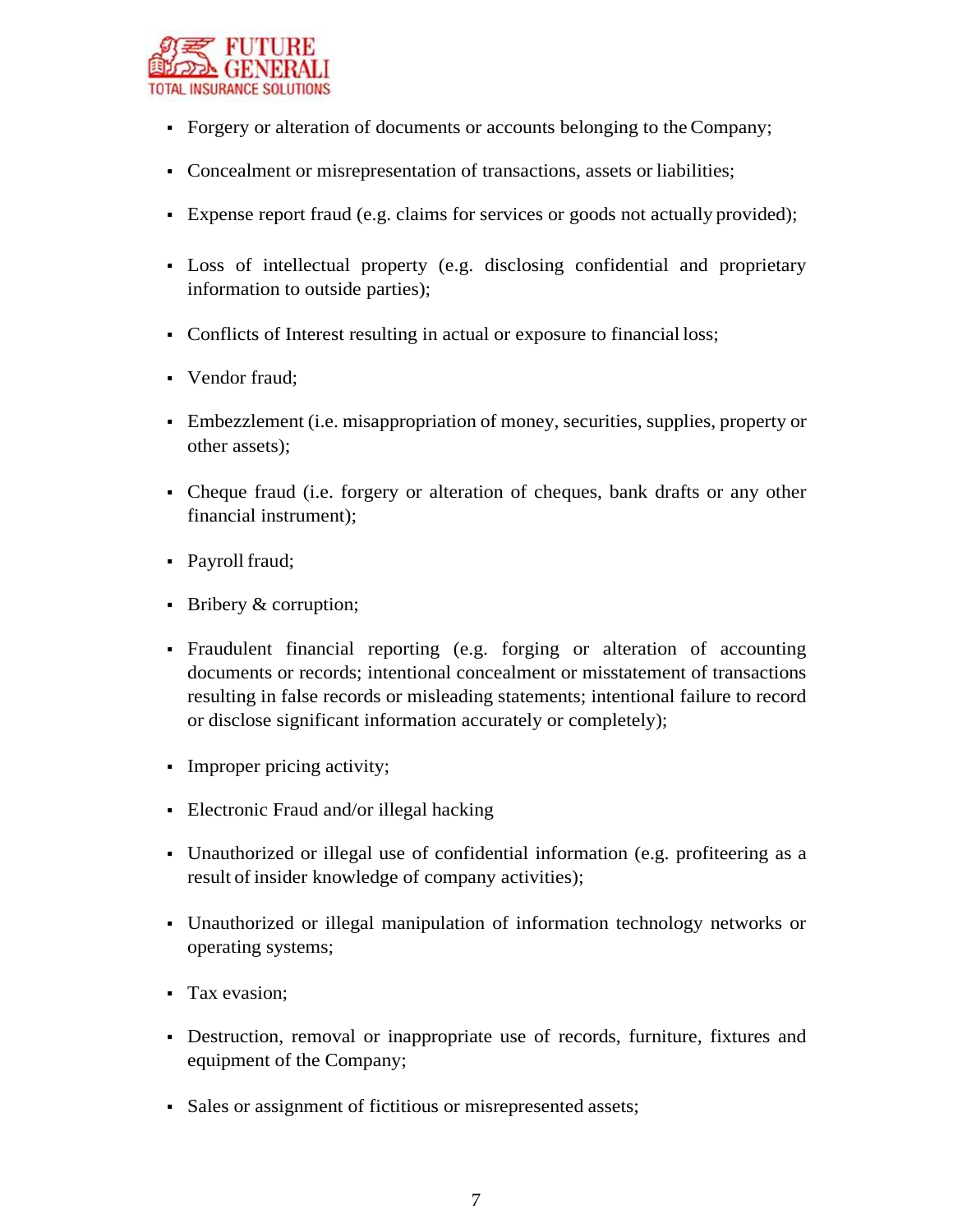

Utilizing company funds for personal purposes.

The above list is indicative only and does not intend to be exhaustive.

All occupational frauds fall into one of three major categories, according to the Uniform Occupational Fraud Classification System (commonly known as the "Fraud Tree":

 Asset Misappropriation, which involves the theft or misuse of an organization's assets. Common examples include skimming revenues, stealing inventory and payroll fraud. The essential difference between fraud and theft is "deception". A theft does not necessarily involve deception, but fraud must involve deception in order to be termed as a fraud;

 Corruption, in which fraudsters wrongfully use their influence in a business transaction in order to procure some benefit for themselves or another person, contrary to their duty to their employer or the rights of another. Common examples include accepting kickbacks and engaging in conflicts of interest; and

 Fraudulent Statements, which generally involve falsification of an organization's financial statements. Common examples include overstating revenues and understating liabilities or expenses.

Please refer to *Attachment - I* and *Attachment - II* for the complete Fraud Tree and corresponding definitions. Occupational fraud is perpetrated by people who use their positions within the organization for personal enrichment through the deliberate misuse or misapplication of the organization's resources or assets.

The more reliance an organization places on an employee, the more autonomy and authority an employee receives, the greater the risk of fraud. Therefore, to strike the right balance between oversight and trust is the key in any effective anti-fraud program.

Fraud may be perpetrated to the detriment of the organization or be designed to benefit the organization itself. The latter generally produces such benefit by exploiting an unfair or dishonest advantage that may also deceive an outside third party.

Perpetrators of such acts usually accrue an indirect personal benefit, such as management bonus payments or promotions; improper payments, such as illegal political contributions, bribes and kickbacks, as well as payoffs to government officials, intermediaries of government officials, customers or suppliers; intentional and improper transfer pricing (e.g. valuation of goods exchanged between related organizations); intentional errors in tax compliance; prohibited business activities.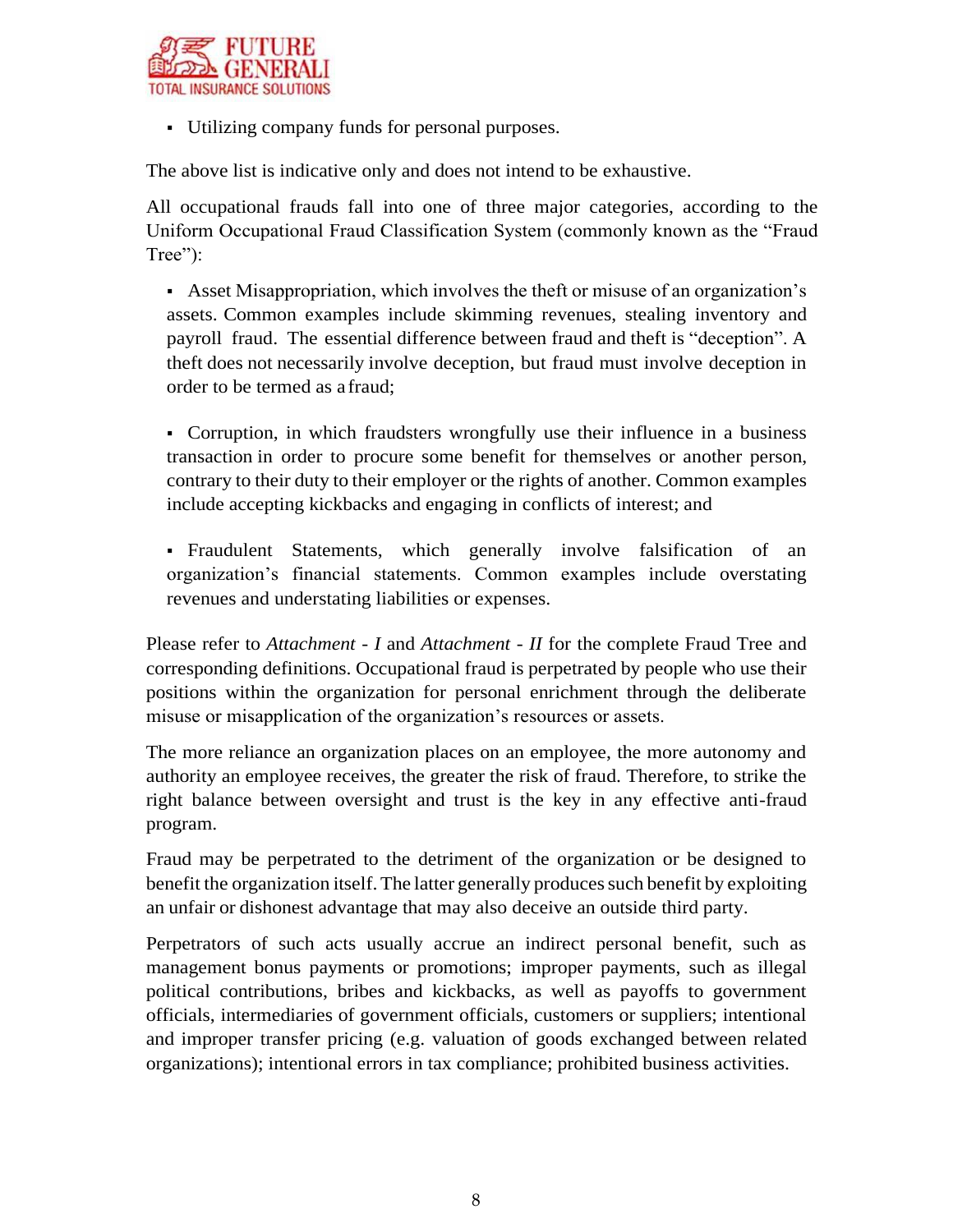

## **II. OBJECTIVE**

The objective of this Policy is to lay down the framework for effective deterrence, prevention, detection and mitigation of frauds.

## **III. SCOPE**

## A. **Fundamental Elements of the Policy**:

This document identifies the measures that Future Generali India Insurance Company Limited (hereinafter referred to as the "Company") shall implement to prevent, deter and detect fraud in the context of three fundamental elements:

- (1) Create and maintain a culture of honesty and high ethics, including via the understanding and awareness of risks and controls;
- (2) Identify and assess the risks of fraud and implement the processes, procedures and controls needed to mitigate the risks and reduce the opportunities for the various types of fraud; and
- (3) Develop an appropriate oversight process.
- B. Specifically, this document aims at:

**i.** Ensuring that management is aware of its responsibilities for the detection and prevention of fraud and for establishing procedures to prevent fraud and/or detect fraud on its occurrence;

**ii.** Providing a clear guidance to employees and others dealing with the Company, forbidding them from involvement in any fraudulent activity and the action to be taken by them when they suspect any fraudulent activity;

**iii.**Providing a mechanism for employees and officers of the Company to report any incident of fraud or alleged incident of fraud and protect the employees and officers of the Company who

make a disclosure against their managers and/or fellow employees in certain defined circumstances from harassment and/or dismissal;

**iv.** Providing a clear guidance on how investigations into fraudulent activities will be conducted by the Company including in case of e-commerce fraud;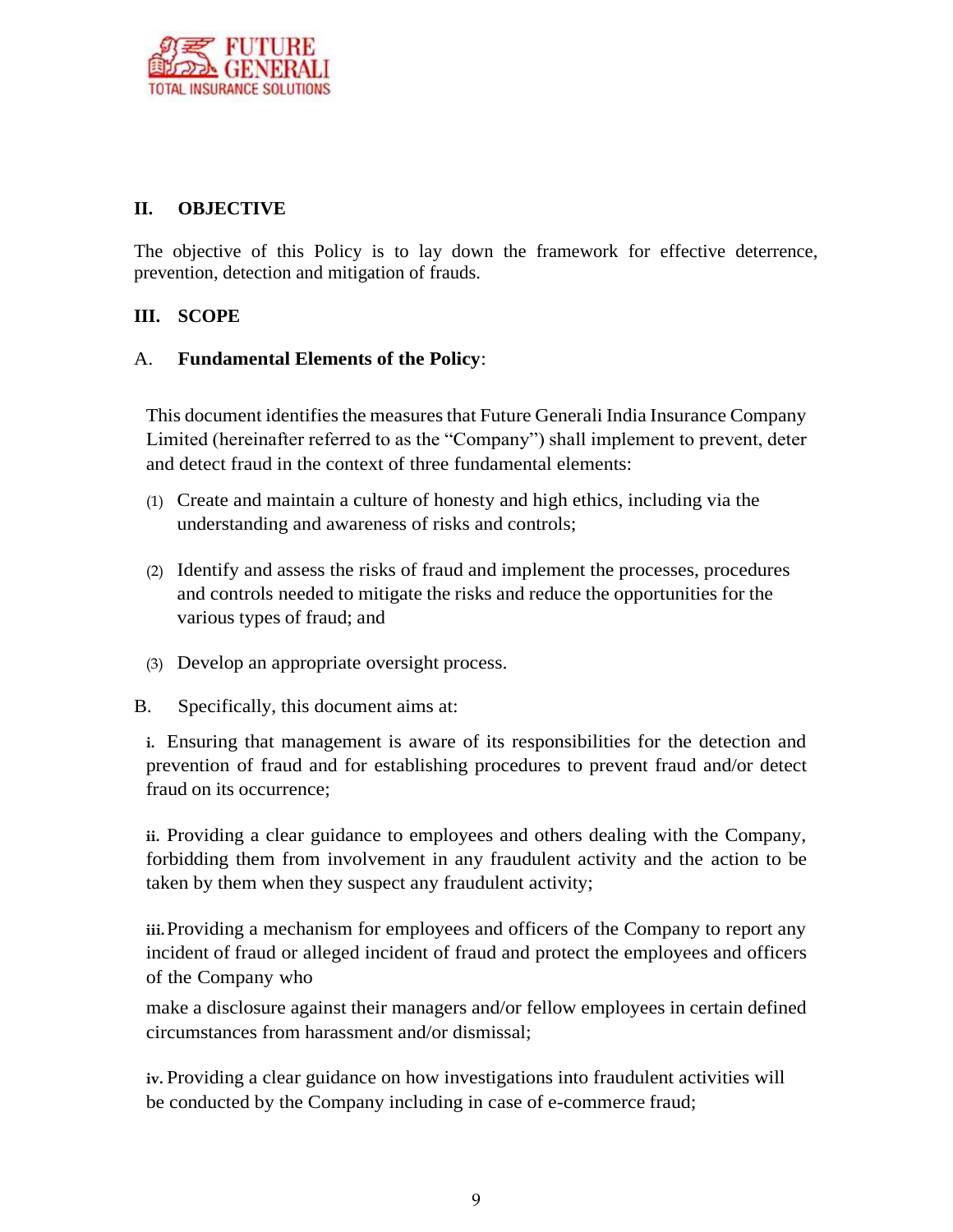

**v.** Providing assurance that any and all suspected fraudulent activities will be fully investigated and dealt with;

**vi.** Providing assurance to one and all that any and all suspected fraudulent activities will not be allowed or tolerated; and

**vii.** Ensuring preventive measures and internal control procedure enhancement, subsequent to any fraud being identified, are strengthened in a speedy manner.

This document applies to all employees and officers of the Company at whatever level, at every location and whatever the terms of employment, hours of work or length of service, including contractual staff and directors in the employment of the Company, as well as shareholders, agents and other insurance intermediaries, service providers, consultants, vendors, contractors and subcontractors, prospective and existing customers and/or other parties with a business relationship with the Company.

Any required investigative activity will be conducted without regard to the suspected wrongdoer's length of service, position/title or relationship to the Company.

## C. **Applicability of the Policy**:

This document applies to all employees and officers of the Company at whatever level, at every location and whatever the terms of employment, hours of work or length of service, including contractual staff and directors in the employment of the Company, as well as shareholders, agents and other insurance intermediaries, service providers, consultants, vendors, contractors and subcontractors, prospective and existing customers and/or other parties with a business relationship with the Company.

Any required investigative activity will be conducted without regard to the suspected wrongdoer's length of service, position/title or relationship to the Company.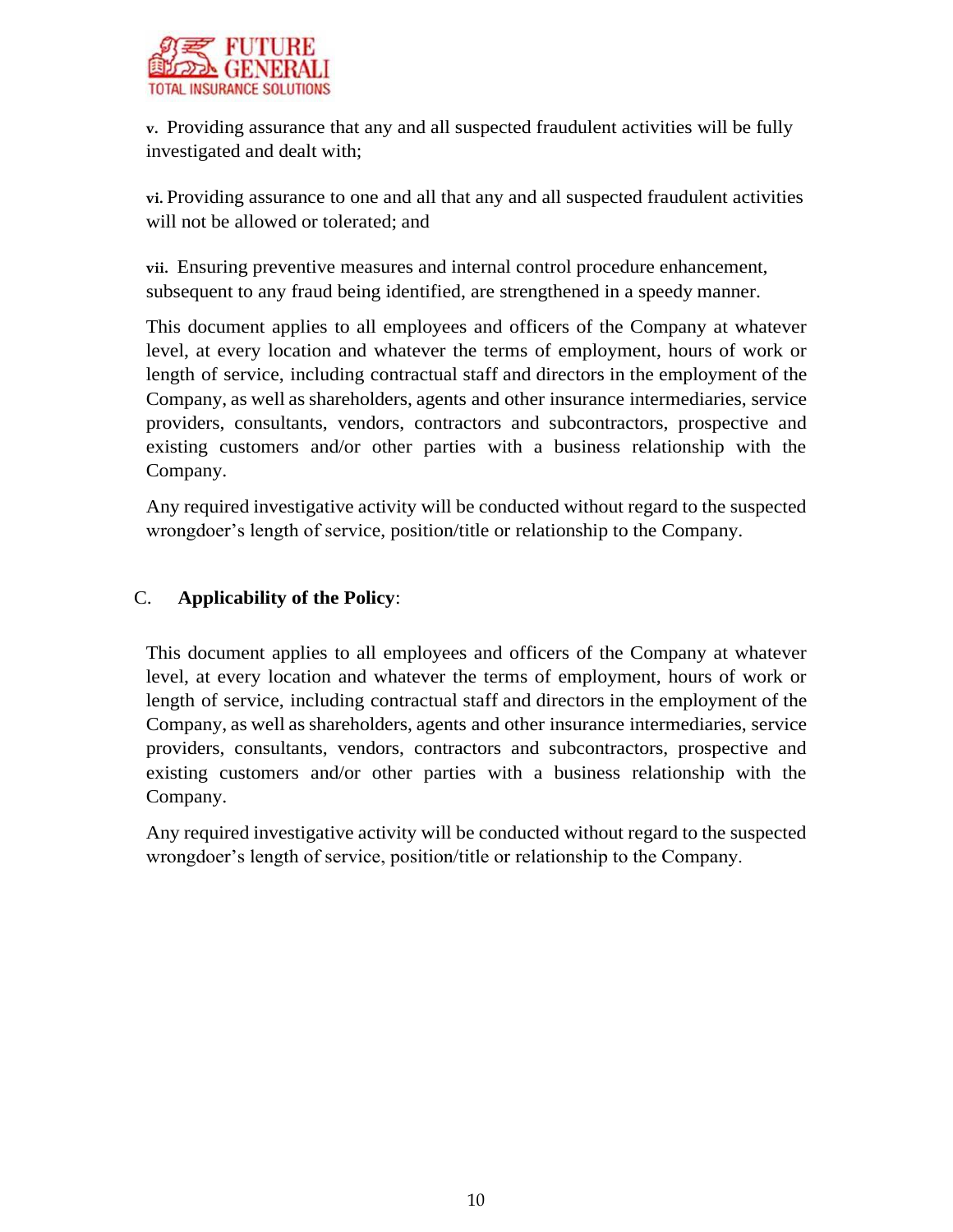

# **IV. ADOPTABLE MEASURES**

## **(a) THE FRAUD TRIANGLE**

There are three basic conditions that contribute to the occurrence of fraud:

Incentive/Motive/Pressure: management or other employees have an incentive/ motive or are under pressure to commit fraud (e.g. personal financial needs/ pressures**1**; market pressures to meet financial targets or goals; etc.);

 Opportunity: circumstances exist that provide an opportunity to commit fraud, such as ineffective or absent controls, poor oversight or management ability to override controls. Opportunities to commit fraud exist throughout the organization and are greatest in areas with weak internal controls and a lack of segregation of duties; and

 Rationalization/ Attitude: the culture or the environment enables management or other employees to rationalize committing fraud, i.e. legitimize or justify the crime – attitude or values of those involved, or pressure that enables them to rationalize committing a dishonest act**2**.

In order for fraud to occur, all three elements of the triangle need to be present.

1 Such as a spouse who loses a job; living beyond one's means; high personal debt; gambling, drugs, affairs; undue pressure to succeed; etc.  $2$  Typical examples of rationalization include: "I am just borrowing this money"; "Everybody does it"; "I am not hurting anyone"; "The Company can afford it"; etc.

#### **(b) INTERNAL FRAUD VS. EXTERNAL FRAUD**

Fraud can be further distinguished between internal fraud and external fraud, whereby internal fraud involves at least one internal party, whereas external fraud is committed solely by third parties without any assistance or collision of an internal party.

All employees and people who are part of the Company and/or the Group, including associated companies, tied sales networks, etc., are considered "internal parties". Such definition also includes the employees of outsourcers belonging to the group, tied agents and their employees and members of corporate bodies. It excludes other outsourcers and suppliers, consultants, brokers and independent intermediaries.

Generally speaking, internal fraud (hereinafter referred to as "fraud") is defined as any intentional act or omission designed to deceive others performed by one or more staff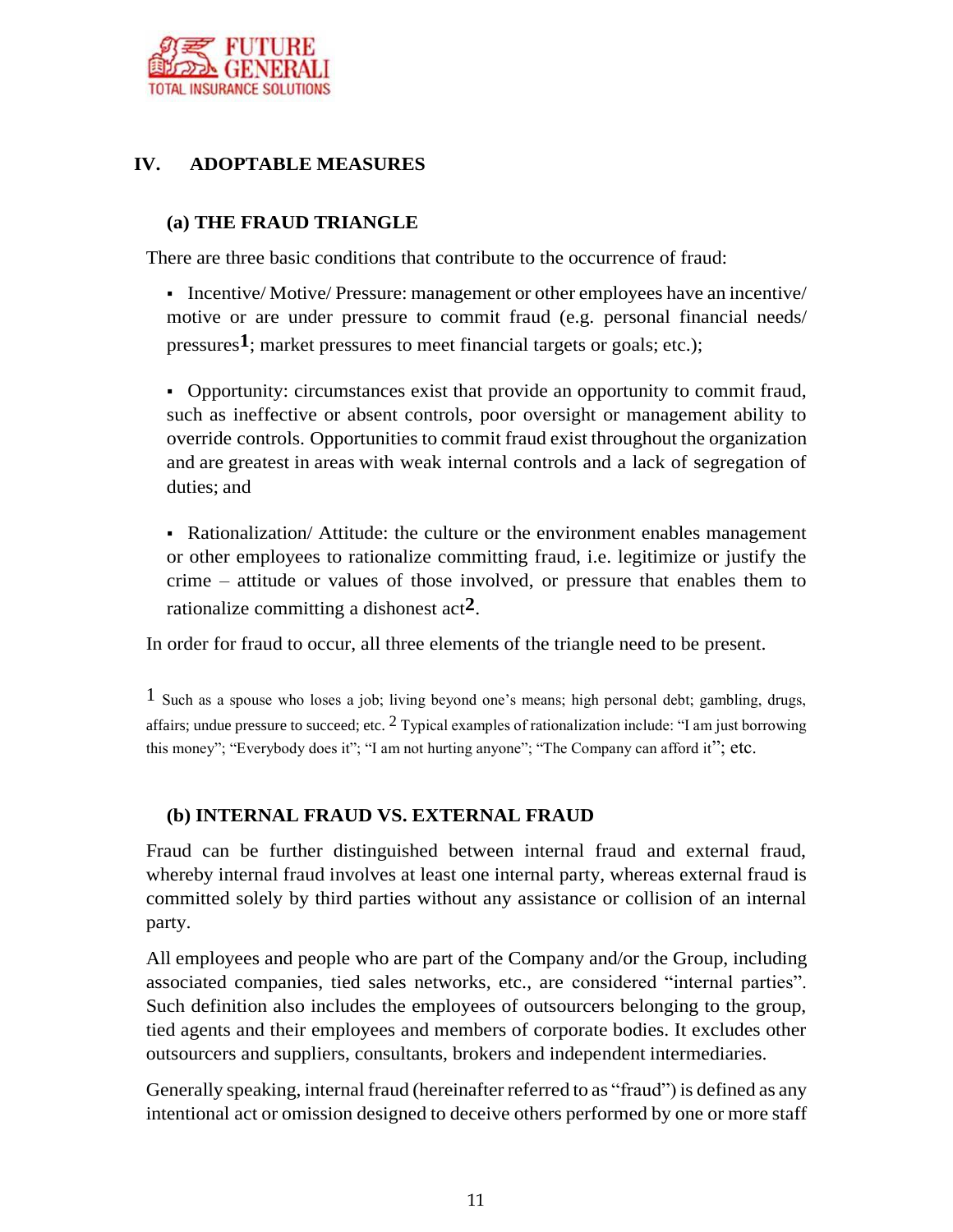

members directly or by way of third parties, resulting in the victim suffering a loss and/or the perpetrator achieving a gain.

External Fraud on the other hand includes fraudulent activities committed by third parties to defraud the Company by issuing fake/forged policies and cover notes in the name of the Company, selling such policies to the members of the general public and collecting money from them, eventually resulting in defrauding the Company as also the general public.

## **( c) ZERO TOLERANCE POLICY**

The Company does not tolerate any unethical or dishonest behaviour, even if the result of the action benefits the Company itself.

Violators will be prosecuted and may be terminated and referred to the appropriate authorities.

# **(d ) FRAUD RISK GOVERNANCE - CREATING A CULTURE OF HONESTY AND HIGH ETHICS**

The Company values integrity, honesty and fairness in everyone from the top to the bottom. It encourages opennessto prevent malpractice or any cover-up of malpractice and create a positive workplace environment where employees have positive feelings about the Company and the Group and do not feel abused, threatened or ignored.

The Board of Directors, managers and officers set the "tone at the top" for ethical behaviour by behaving ethically and openly communicating expectations for ethical behaviour to employees.

Integrity is a requirement of anyone within the Company, as reflected in the Ethical Code of the Company and the Code of Business Conduct of the Company, which guide employees in making appropriate decisions during their workday.

The Ethical Code and the Code of Business Conduct, as well as a commitment to fraud risk management, are communicated to all personnel in an understandable fashion. They are clearly communicated to all officers and staff members of the Company through several means (including but not limited to the employee manual, the company website, intranet, training courses, etc.).

All employees within senior management, claims and finance function, as well as other employees in areas that are exposed to the risks of unethical behavior (e.g. procurement, claims handling, sales and marketing) are required to sign (either electronically or manually) a confirmation statement at least annually, acknowledging that they have read, understood and complied with the Code of Business Conduct and the Internal Fraud Policy Statement of the Company.

The confirmation statement shall include statements that the individual understands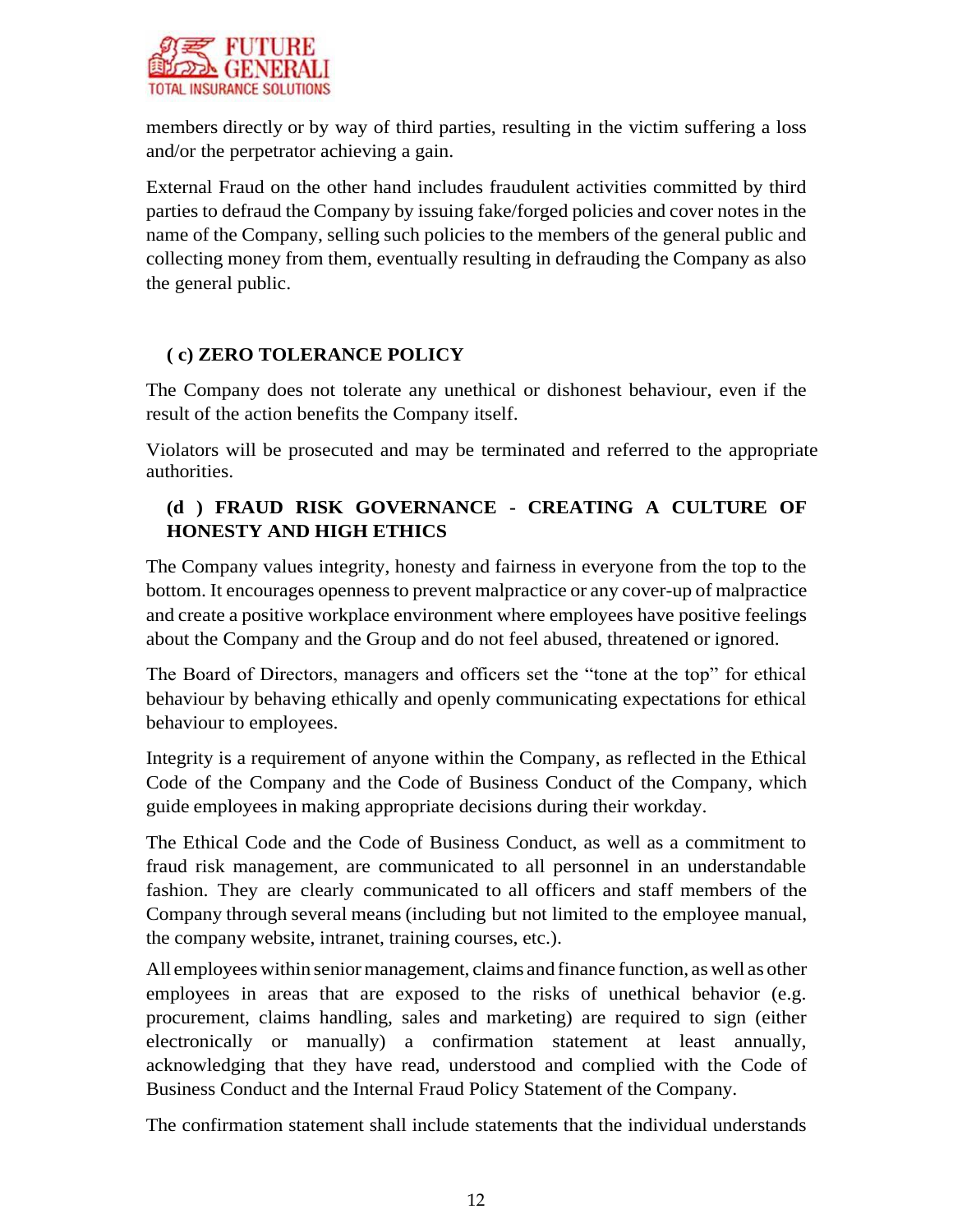

the Company's expectations, has complied with the Code of Business Conduct and is not aware of any incidents of alleged or suspected fraud or violations of the Code of Business Conduct other than those the individual lists in his/her response. Any non replies shall be followed up thoroughly by Human Resources.

Regular and periodic training (including new-hire orientation and refresher training) shall be provided to all personnel, upon joining the organization and throughout their association with the Company, in order to clearly communicate expectations for ethical behaviour to staff members.

Such training shall also include an element of "fraud awareness" and communication responsibilities. As far as possible, training should be specific to the employee's level within the Company, geographic location and assigned responsibilities. Examples of the types of fraudthat could occur and the potential perpetrators shall be provided in the course of the training.

Directors, employees and contractors shall internally self-disclose potential or actual conflicts of interest, according to the procedures contained in the Code of Business Conduct.

As part of the Company's due diligence for fraud detection & mitigation, background checks on new employees and personnel (management and staff) / insurance agent / corporate agent / intermediaries etc (including the educational background, work experience, criminal records, etc.) shall be carried out in order to prevent fraud at the source. Background checks shall be duly formalized and documented in writing.

Exit interviews shall be conducted with terminated, resigning or retiring employees regardless of their position to identify potential fraud and vulnerabilities to fraud that may be taking place in the Company.

Furthermore, staff rotation and tying employee evaluations to ethics or compliance reviews and internal control reviews can also help to prevent fraud at the source.

# **(e ) FRAUD RISK ASSESSMENT - EVALUATING THE RISKS OF FRAUD AND IMPLEMENTING ANTIFRAUD PROCESSES AND CONTROLS**

The Company shall be proactive in reducing fraud opportunities by (1) identifying and measuring fraud risks, (2) taking steps to mitigate identified risks (including IT and cyber security risks), (3) implementing and monitoring appropriate preventive and detective internal controls and other deterrent measures and (4) coordinating with law enforcement agencies.

The Management has the primary responsibility for establishing and monitoring all aspects of the Company's fraud risk assessment and prevention activities and performing the fraud risk assessment.

Individuals from throughout the organization with different knowledge, skills and perspectives (e.g. accounting/finance, nonfinancial business units and operations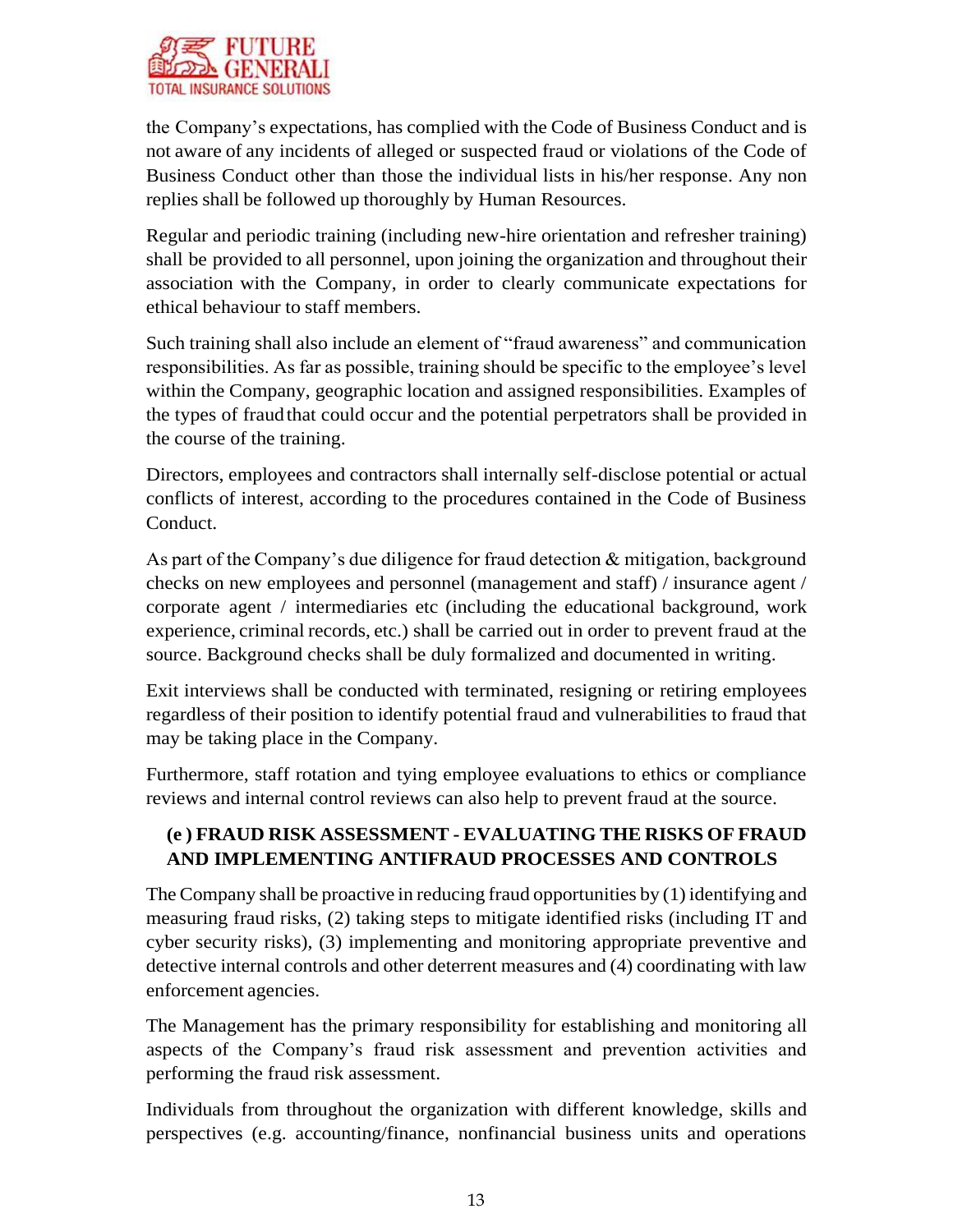

personnel, legal & compliance, risk management, internal audit, etc.) shall be involved in the fraud risk assessment.

Through the fraud risk assessment, the vulnerability of the Company to fraudulent activities (for example, misappropriation of assets, corruption, fraudulent financial reporting, etc.) is considered, as well as whether any of those exposures could result in a material misstatement of the financial statements or material lossto the Company. The fraud risk assessment shall identify where fraud may occur and who the perpetrators might be.

The nature and extent of the fraud risk assessment shall be commensurate with the size of the Company and the complexity of its operations.

Itshall be performed, documented and updated periodically to identify potential fraud schemes, scenarios and events that need to be mitigated. Updates shall include considerations of changes in operations, new information systems, changes in job roles and responsibilities, internal audit findings, new or evolving industry trends, amongst others.

The fraud risk assessment shall be performed at all appropriate levels within the organization (i.e. entity level; significant account balance or business cycle/process level; and significant locations or business units) and shall be coordinated with the operational riskassessment.

The fraud risk assessment shall include fraud risk identification, fraud risk likelihood and significance and fraud risk response.

Although management has the primary responsibility for performing the fraud risk assessment, it is also critical that employees outside of management are involved in the fraud risk assessment. It isimportant that the business process owners orthose who have significant knowledge, control or influence over the activities within a significant business process or cycle are involved in the fraud risk assessment exercise.

Once the fraud risk assessment has taken place, management shall reduce and eliminate identified fraud risks by making changes to the Company's activities and processes and identify the processes, controls and other procedures that are needed to mitigate the identified fraud risks.

Effective and appropriate internal controls, whether automated or manual, which include a well- developed control environment, an effective and secure information system and appropriate control and monitoring activities, are essential to reduce and eliminate identified fraud risks.

Risk Management Committee shall play an active role in the development, monitoring and ongoing assessment of the fraud risk management program of the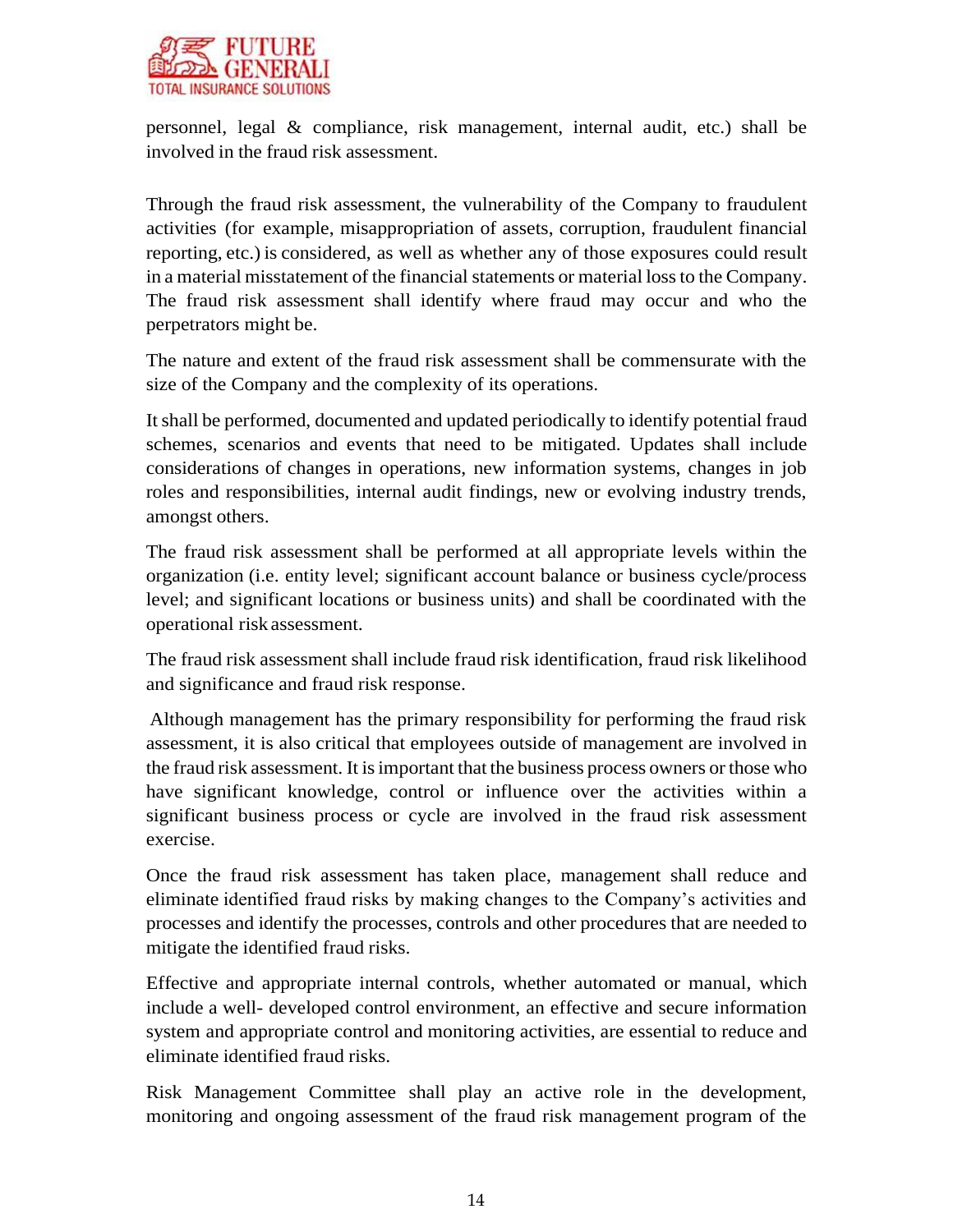

Company. Specifically, Internal Audit shall independently evaluate whether internal controls designed to reduce the risk of fraud are adequate and effective.

Chief Risk Officer shall assist management throughout the fraud risk assessment exercise, review the result of the assessment, independently assess the ability of existing controls to prevent the occurrence of fraud, propose corrective measures and present the outcome of the fraud risk assessment to the Risk Management Committee for their review and comments.

The Company shall implement such controls on its Insurance Self Network Platform (ISNP) that prevent and deter any online fraudulent transactions. In the case of the frauds identified on the ISNP, the assistance of the Chief Information and Security Officer shall be taken. Investigation process for fraudsidentified on the ISNP shall be as per the processimplemented for investigation for any fraud detected in accordance with this Policy.

ISNP frauds which have been proven and action has been taken against the culprits, the Fraud Control Unit maintains a database of such cases and shall share such details with other Insurance

Companies (market participants) and the General Insurance Council and such other regulatory authorities/government bodies etc in order to make them aware of such fraudulent activities.

## **(f) FRAUD IDENTIFICATION, INVESTIGATION AND REPORTING**

## **EXTERNAL FRAUD**

- I. Management shall identify and establish a Fraud Control Unit either as a stand-alone unit or as part of the operational units (e.g. claims, procurement, investments, etc.) with the objective of defining and implementing procedures and controls to prevent and detect external fraud.
- II. The Fraud Control Unit shall be responsible for maintaining a centralized external fraud database where incidents of external fraud are duly and timely recorded, capture information such as fraud incident description, fraud perpetrator details, estimated fraud loss and recovery amounts(if any), control implications and resolution.
- III. Staff members are required to be alert and vigilant with respect to external frauds. If any external fraud comes to the attention of a staff member, he/she must immediately report the same to the department/branch manager. In the event of details received in respect of a fake/forged policy by the customer service department or by any other employee of the Company, they must immediately contact the concerned persons/complainant/aggrieved customer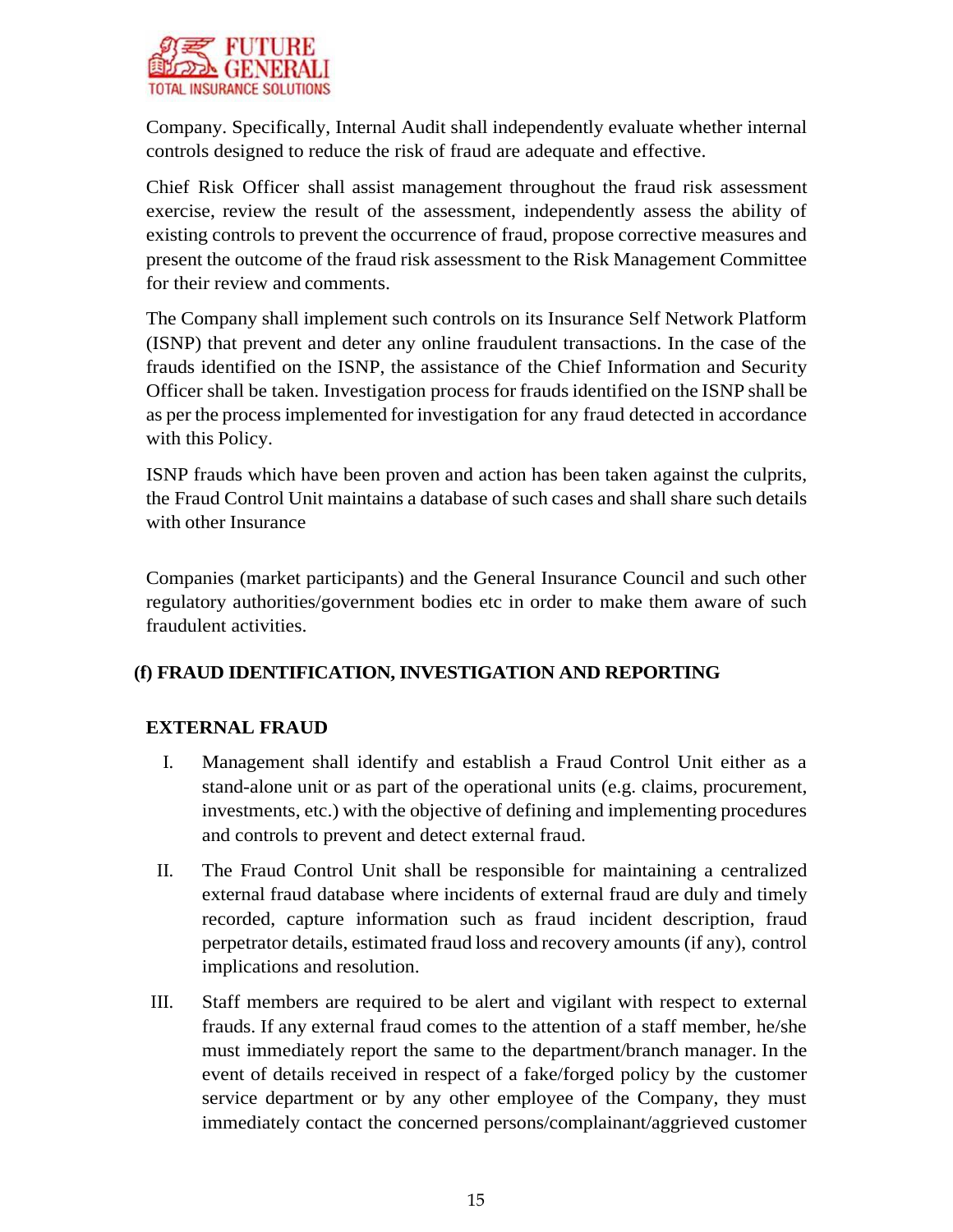

and obtain in writing the complete facts and details in relation to such sale of fake/fraudulent policy to them and also obtain such person's personal contact details.

IV. As soon as practicable, the related department/branch manager shall report any suspected or alleged external fraud case to the Fraud Control Unit for arranging an investigation into the incident and to the Principal Compliance Officer if the suspicious incident may involve a breach of any relevant law or regulation or any investigation by a regulatory body.

#### **INTERNAL FRAUD**

## **Reporting Procedures - Communicating Concerns about Alleged or Suspected Fraud**

- I. Employees shall promptly communicate any concerns about unethical behaviour and report any actual or suspected incident of fraud or violations of the code of conduct or ethics policy on a confidential basis.
- II. The Company offers several channels for reporting any actual or suspected incident of fraud. Employees and officers are encouraged to use the channel with which they are most comfortable, starting with their manager or supervisor. Other reporting channels include:
	- Another Manager or Supervisor;
	- The Principal Compliance Officer;
	- The Head of Human Resources:
	- The Head of Internal Audit;
	- The Chief Information Security Officer (CISO)
	- The Chief Executive Officer;
	- The Head of Fraud Control Unit; and
	- Chief Risk Officer
	- Chief Operating Officer
- III Every manager or supervisor who receives a report shall treat the concern or allegation with discretion and treat the employee who brought the concern forward with respect.
- IV The manager or supervisor shall promptly escalate the concern to the Principal Compliance Officer, the Head of Human Resources, the Head of Internal Audit, the Chief Executive Officer; the Head of Fraud Control Unit or the Chief Risk officer, Chief Operating Officer .
- V Any concern or allegation involving senior management shall be directed directly to the Chairperson of the Audit Committee to avoid filtering by management or other internal personnel.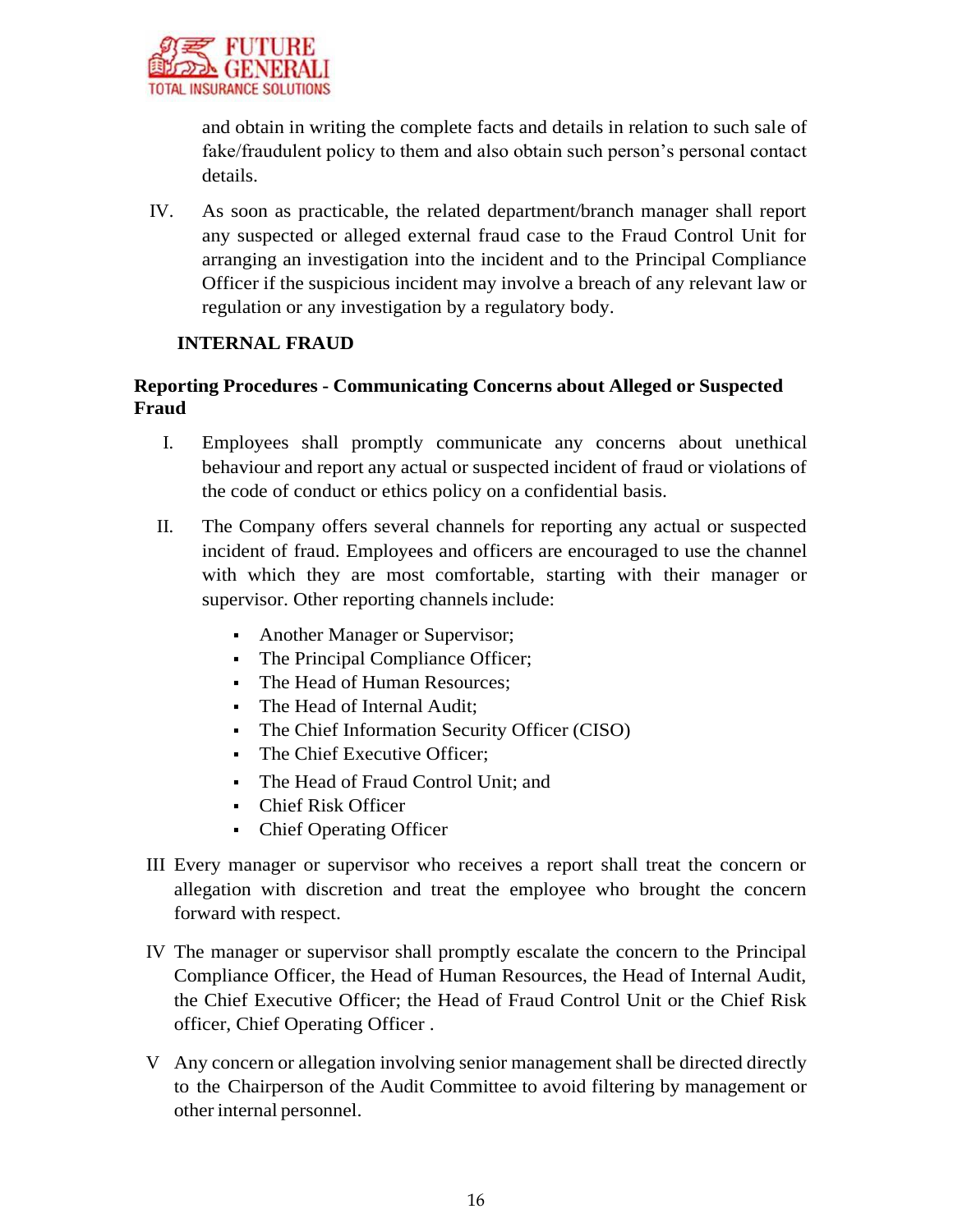

- VI Any employee who suspects dishonest or fraudulent activity shall notify the above-mentioned parties immediately, and should not attempt to personally conduct investigations or interviews/ interrogations related to any suspected fraudulent activity.
- VIIAny alleged or suspected incident of fraud shall be reported in writing so as to ensure a clear understanding of the issues raised. Anonymous disclosures or disclosures containing general, non detailed or offensive information will not be entertained.
- VIII As well as to employees, the internal reporting mechanism shall be made known and available to third parties such as customers, vendors and other third parties who conduct business with the Company through reference on the Company's website and other external communication materials.
- IX In addition, in order to facilitate the reporting of alleged or suspected incidents of fraud, management may set up opinion boxes and/or telephone hotlines and/or dedicated email addresses and clearly communicate their existence.
- X Management shall also lay down an appropriate framework for a strong whistle blower policy.

#### *Due Diligence*

The Company will ensure that pre employment verification is done before appointing persons for every job. Similarly, steps will be taken to ascertain the antecedents of insurance agent/corporate agent/intermediary/TPAs before appointment/agreements with them. The respective function of the Company shall conduct proper due diligence for Vendor/insurance agent/corporate agent/intermediary/TPAs before appointment/agreement with the Company and FCU shall conduct a random base check of the same on quarterly basis.

## **Fraud Investigation, Fact Finding & Corrective Action**

The following actions shall be taken in response to an alleged or suspected incident of fraud:

- A thorough investigation of the incident shall be conducted.
- Appropriate and consistent actions shall be taken against violators.
- Relevant controls shall be assessed and improved.
- Communication and training shall occur to reinforce the Company's values, code of conduct and expectations.

All employees shall cooperate fully with an investigation into any alleged or suspected fraud. Details of the investigation process are as follows:

*Logging:* The Fraud Control Unit maintains a centralized internal fraud database where all internal fraud data losses and recoveries are logged.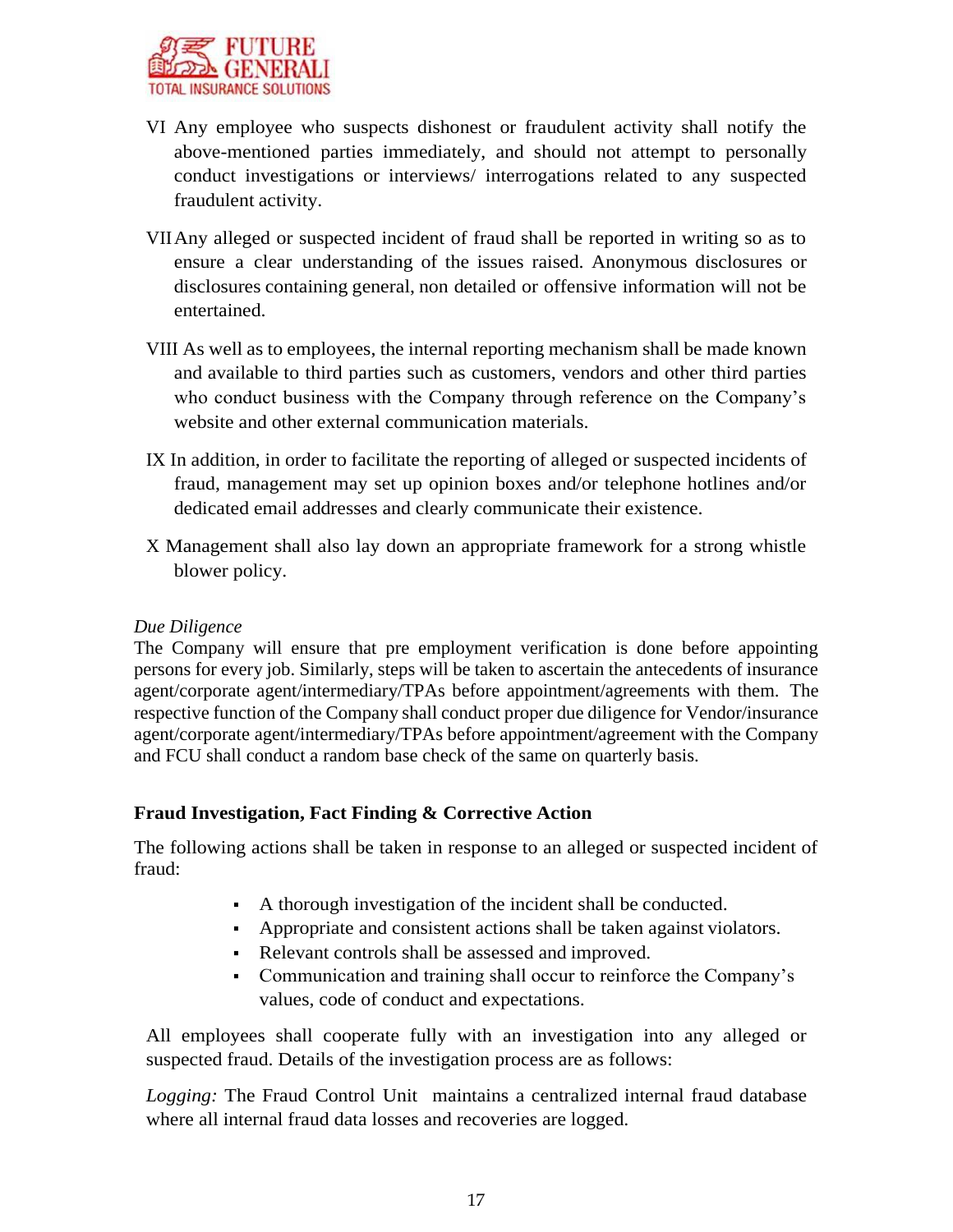

Upon discovery or reporting of an internal fraud case, the Fraud Control Unit opens a case file, logs the case in the centralized internal fraud database and assigns a case number to the case. This enables the Company to track the resolution progress.

*Preliminary Analysis:* Then, the alleged internal fraud case is reviewed jointly by the Principal Compliance Officer, the Head of Human Resources, the Head of Fraud Control Unit and the Head of Internal Audit to determine:

- Whether the case should be investigated;
- Who should investigate the case;
- The types of resources needed to conduct the investigation;
- Who will be interviewed during the course of the investigation and how information will be gathered;
- The timeframe for completion; and
- How results will be reported and to whom.

The Principal Compliance Officer, the Head of Human Resources, the Head of Fraud Control Unit and/or the Head of Internal Audit shall be excluded from the preliminary analysis or the subsequent investigations if the alleged or suspected internal fraud case involves him/her.

The Chief Risk Officer and the Chief Executive Officer shall be duly and promptly informed of the results of the preliminary analysis.

Fraud Control Unit: The Fraud Control Unit has the primary responsibility for the investigation of all suspected or alleged internal fraudulent acts as defined in this document.

Technical resources may be drawn upon as necessary to augment the investigation (e.g. Information Technology, Claims, Underwriting, etc.), provided that they are independent from the case and unbiased.

*Investigations:* Great care must be taken by the Fraud Control Unit in the investigation of suspected improprieties or irregularities so as to avoid mistaken accusations or alerting suspected individuals that an investigation is under way.

The fraud investigation shall consist of gathering sufficient information about specific details and performing those proceduresthat are necessary to determine whether fraud has occurred, the loss or exposures associated with the fraud, who was involved in it and the fraud scheme (how it happened).

The members of the Fraud Control Unit will have free and unrestricted access to all Company records and premises, whether owned or rented, and the authority to examine, copy and/or remove all or any portion of the contents of files, desks, cabinets and other storage facilities on the premises without prior knowledge or consent of any individual who might use or have custody of any such items or facilities when it is within the scope of their investigation.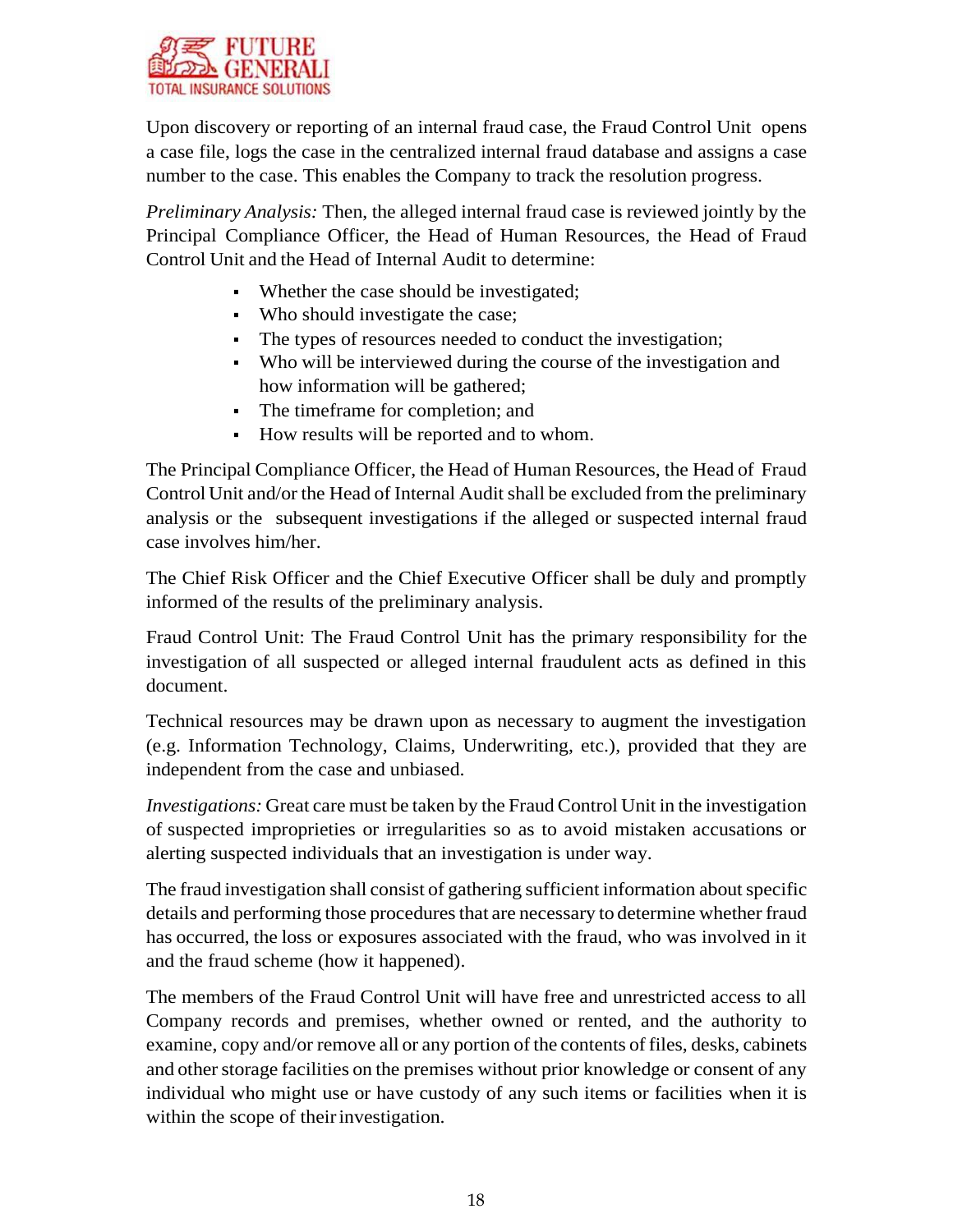

The alleged fraudster will be informed of the allegations as soon as reasonably practicable. This may not be until the initial stages of the investigation have taken place.

The investigations shall take place on legal restrictions to ensure that findings are admissible in court. Investigatory or disciplinary hearings and evidence gathering will always be carried out with the assistance of legal counsel (either internal and/or external).

The Fraud Control Unit shall take into custody all relevant records, documents and other evidence to protect them from being tampered with, destroyed or removed by the suspected perpetrators of fraud or by any other party under his/her influence. The full records of the investigation, including interview notes, shall be kept secure.

The investigations shall be kept as confidential and private as possible to ensure the least amount of disruption to the Company and maintain the process integrity at all times.

Confidential information will be shared only on a "need-to-know" basis.

The investigations shall be completed normally within forty-five (45) days from the disclosure or discovery of the fraud case, however based on the facts and circumstances of each case, the period may be extend beyond 45 days.

The conclusion and results of the investigations must be duly documented in writing. The fraud report regarding the results of the investigations and the corrective actions shall capture at least the fraud incident description, the fraud perpetrator details, the estimated fraud loss and recovery amounts, the controls implications and the resolution. Management is responsible for resolving fraud incidents.

The summary of fraud identified and action taken will be placed before Board through the Risk Management Committee

Once investigations are completed and risk findings are identified, thereafter the FCU team shall initiate and take necessary action by approaching Law Enforcement Agencies after approval from competent authority whenever appropriate.

*Decision:* Once the investigation is completed and if it substantiates that fraudulent activities have occurred, the Fraud Control Committee shall recommend to the Chief Executive Officer of the Company to take such disciplinary or corrective actions (e.g. employee discipline, any referral to the applicable law enforcement agency, changes to processes or internal controls, etc.), as the Fraud Control Committee may deem fit.

Disciplinary or corrective actions may include: employee dismissal; business process remediation and/or internal control remediation (i.e. determine whether internal procedures or controls need to be changed); termination of a contract; restitution agreement with the perpetrator; criminal prosecution, i.e. referral of the case to law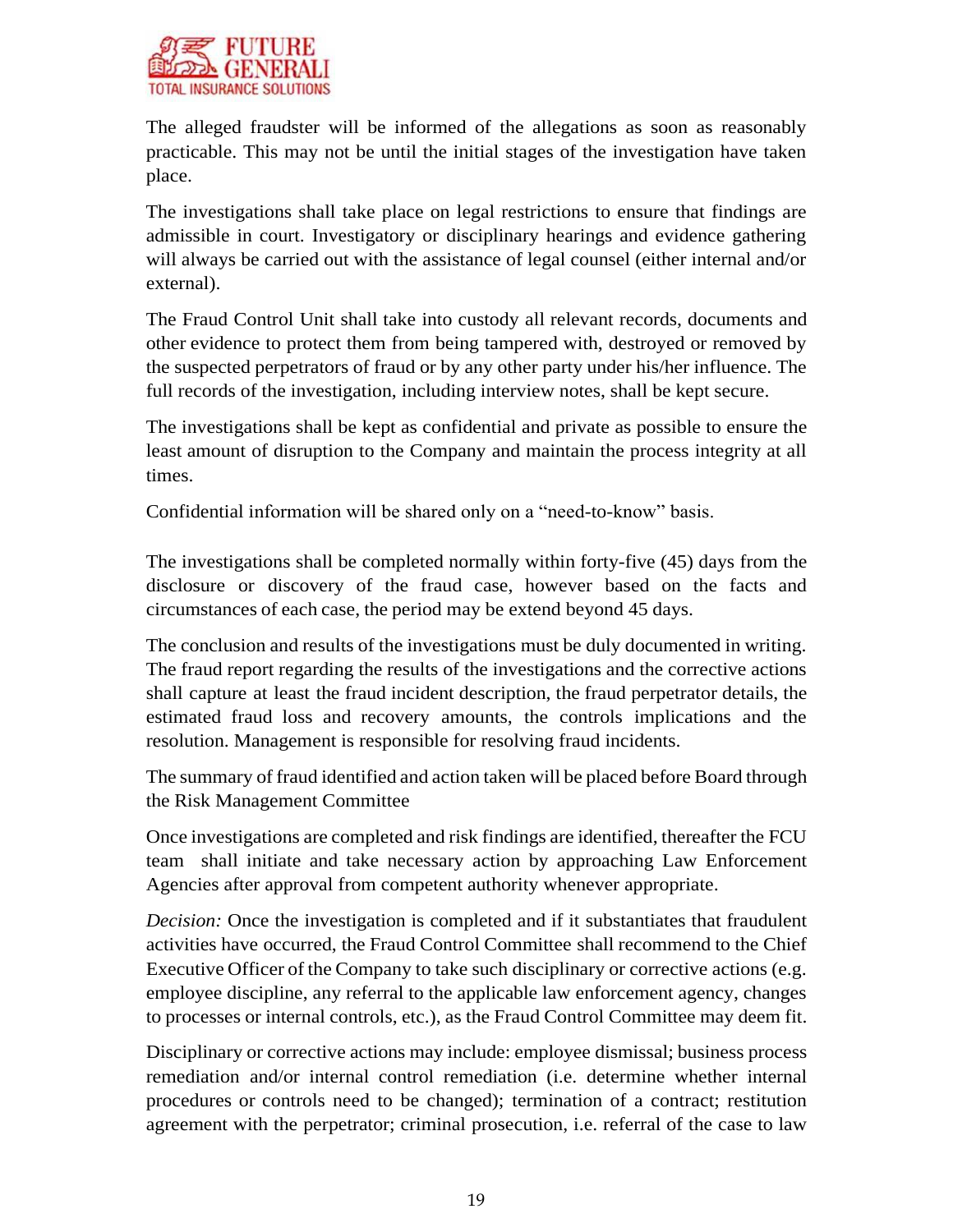

enforcement authorities; civil lawsuits against the perpetrator to recover stolen funds; internal disciplinary action such as termination, suspension with or without pay, demotion or warnings; etc.

All actions taken in response to an established act of fraud must be approved by the Fraud Control Committee

Any decisions to prosecute by way of civil proceedings or refer the examination results to the appropriate law enforcement and/or regulatory agencies for independent investigation will be taken in conjunction with legal counsel by the Chief Executive Officer of the Company or by the Board of Directors of the Company (whenever they exceed the authority limits granted to him/her by the Board), as will final decisions on disposition of the case.

The Risk Management Committee will be informed at the subsequently scheduled meeting of theCommittee.

The Fraud Control Unit will monitor the implementation of the resolution to ensure that proper corrective action was taken and report to the Risk Management Committee accordingly.

Only after the resolution has been verified, the case can be closed.

*Reporting:* The Head of Fraud Control Unit will keep track of all cases and timely and periodically submit a report to the Risk Management Committee about the status and results of the investigations and corrective actions taken, along with the report of the investigators.

## **CONFIDENTIALITY**

The Fraud Control Unit shall treat all information received confidentially.

The detailed investigation results will not be disclosed or discussed with anyone other than those who have a legitimate need to know. This is important in order to avoid damaging the reputations of persons suspected but subsequently found innocent of wrongful conduct.

## **PROTECTION**

No unfair treatment will be reserved for the person who has reported in good faith a suspected or alleged incident of fraud.

As a policy, the Company condemns any kind of discrimination, retaliation, harassment, victimization or any other unfair employment practices being adopted against the person who has reported in good faith a suspected or alleged incident of fraud.

Complete protection will be given to the person who has reported in good faith a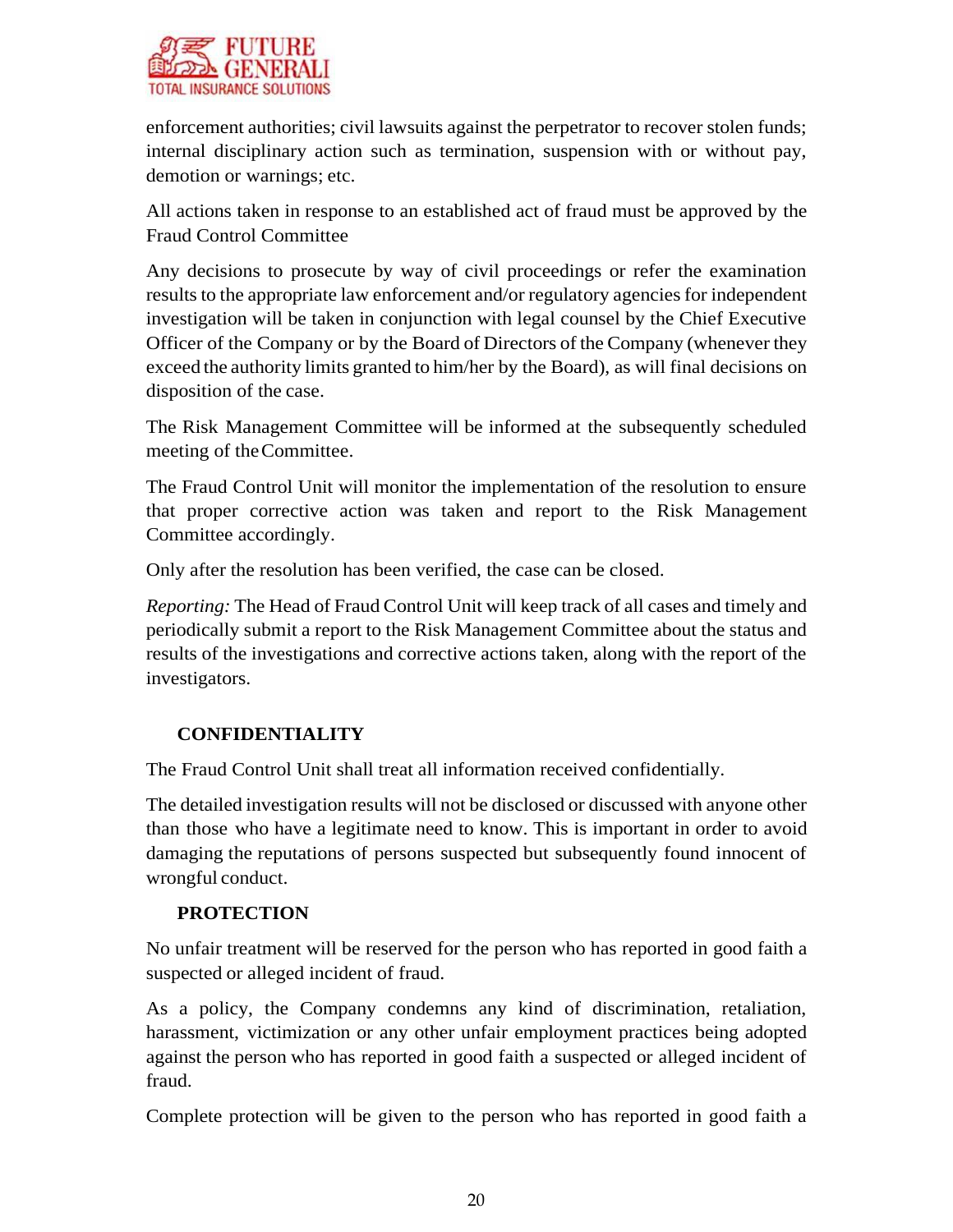

suspected or alleged incident of fraud against any unfair practice like retaliation, threat or intimidation of termination/ suspension of service, disciplinary action, transfer, demotion, refusal of promotion, etc.

The identity of the person who has reported the suspected or alleged incident of fraud shall be kept confidential to the extent possible and permitted under the law.

However, any abuse of this protection (for example, any false or bogus allegations made by a person knowing them to be false or bogus or with a mala fide intention) will warrant disciplinary action.

If an employee or an officer reports a suspected or alleged incident of fraud for personal gain or to disrupt the working environment or, by making the disclosure, would be committing a criminal offense such as blackmail, he/she would not get any protection and his/her behavior would also constitute a disciplinary offense.

# **FRAUD CONTROL COMMITTEE**

Under the supervision of the Chief Executive Officer of the Company, the Risk Management Function shall establish a Fraud Control Committee ('FCC') to ensure the effective implementation of this Policy or any amendments thereof.

The FCC shall be responsible for the following:

- i. Laying down procedures for internal reporting from/and to various departments.
- ii. Creating awareness among employees/intermediaries/policyholders to counter insurance frauds.
- iii. Furnishing various reports on frauds to the Authority as stipulated in thisregard.
- iv. Furnish periodic reports to the Board of the Directors of the Company.

## **FRAUD COMMUNICATIONS (I.E. FRAUD INCIDENT REPORTING)**

The Company shall formalize the information flow amongst the various operating departments as regards insurance frauds.

For this purpose, fraud investigations shall be communicated on a strictly no-name basis and without any references or evidence through intranet messages, specific messages, newsletters and/or other regular communication to business managers.

Sharing fraud knowledge across the Company allows business managers to learn from past incidences in other parts of the business, quickly improve internal control deficiencies in their purview, minimize repeat incidences of fraud and detect fraud by assessing if fraud schemes identified in other areas have also manifested themselves in their area.

In addition, the fraud database information shall be shared with all other insurers through the General Insurance councils or any other common forum and a welladvised coordination platform shall be maintained.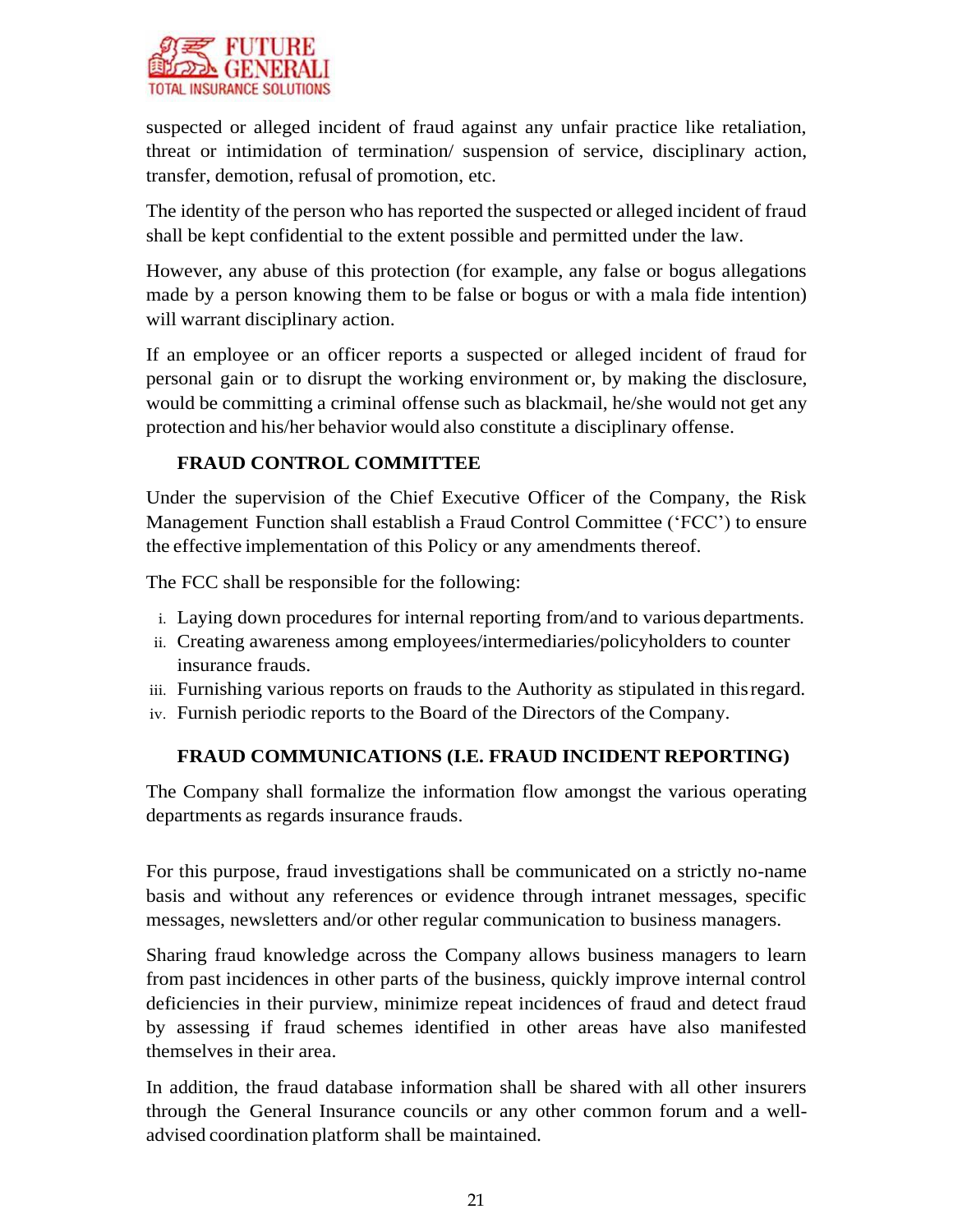

Alleged, credible or proven fraud cases (either internal or external) may be reported to the following parties as per the table underneath:

| <b>Type of</b><br>Fraud                                               | <b>Fraud Incident Report Recipient</b> |                              |                                         |                  |                               |           |  |
|-----------------------------------------------------------------------|----------------------------------------|------------------------------|-----------------------------------------|------------------|-------------------------------|-----------|--|
|                                                                       | Head of<br>Fraud<br>Control<br>Unit    | Head of<br>Internal<br>Audit | Principal<br>Compliance Risk<br>Officer | Chief<br>Officer | Chief<br>Executive<br>Officer | COO       |  |
| Internal Fraud All                                                    |                                        | All                          | All                                     | All              | All                           | All       |  |
| (either alleged<br>3,<br>credible $4 \text{ or }$<br>proven $5$ )     |                                        |                              |                                         |                  |                               |           |  |
| External<br>Fraud (either<br>alleged,<br>credible or<br>proven        | All                                    | All                          | All                                     | All              | All                           | All       |  |
| Any type of<br>Online or<br>Cyber fraud                               | All                                    | All                          | All                                     | All              | $\overline{All}$              | All       |  |
| Frequency of  As soon as  Quarterly<br>Fraud<br>Incident<br>Reporting | it occurs                              |                              | Quarterly<br>occurs                     | Quarterly        | Quarterly                     | Quarterly |  |

The Fraud Incident Reporting shall capture crucial information regarding each fraud incident, including description, fraud perpetrator details, loss and recovery estimates, control implications and proposed or completed actions taken.

The Chief Financial Officer shall be provided with a summary of internal fraud cases (either alleged, credible or proven) that may jeopardize financial reporting.

At the meeting, the Risk Management Committee shall be provided with a condensed report for review of reported fraud cases [either internal (all cases) or external (above a defined threshold)], trends, early results from investigations underway and remediation taken by management to address any identified control weakness.

Any public communications and comments by management to the press, law enforcement. All public communication or other external parties in relation to incidents of fraud shall only be made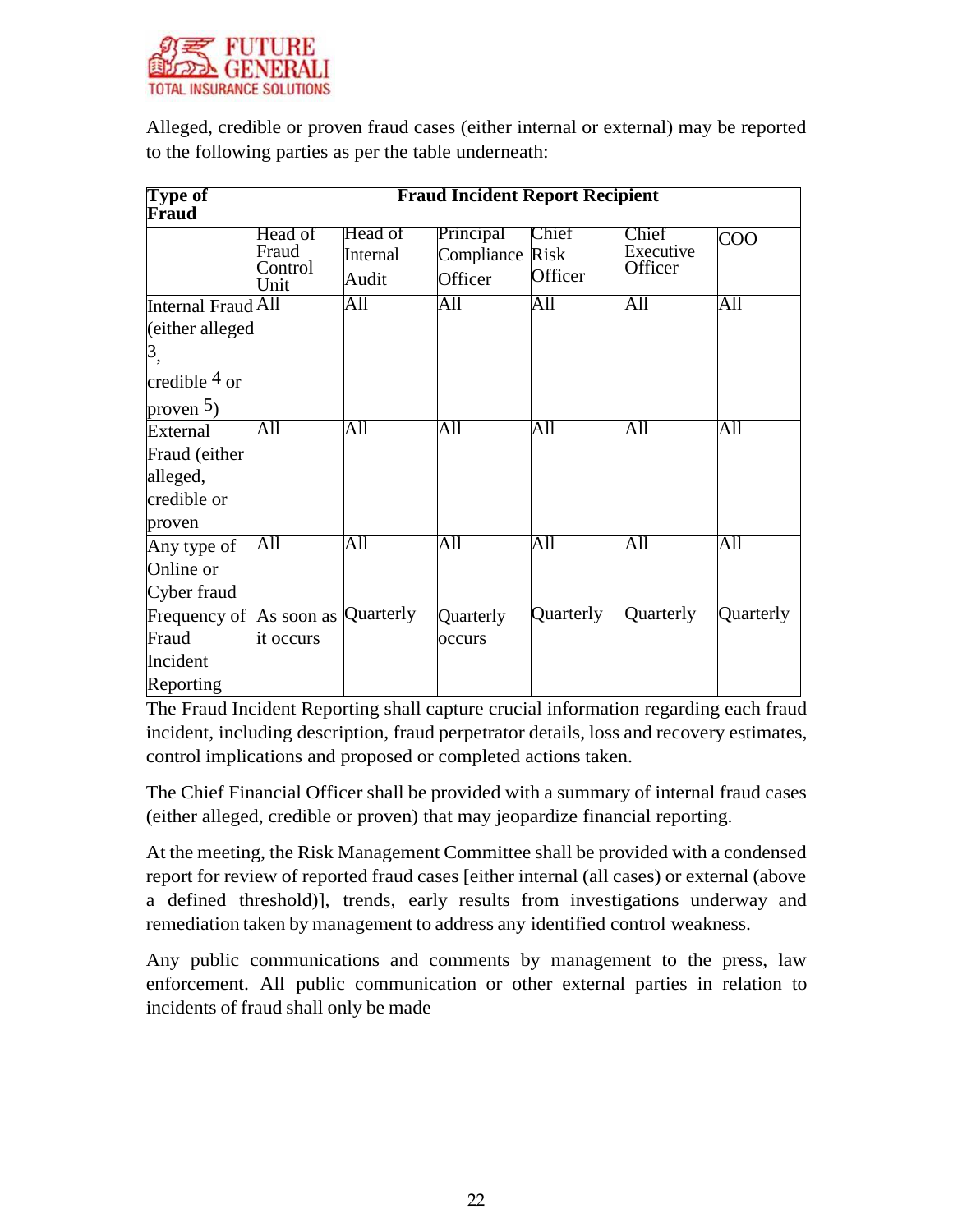

by authorized spokespersons and coordinated through legal counsel and corporate communications.

 $3$  Alleged Fraud = an act of fraud has been reported.  $4$  Credible Fraud = an allegation of fraud has been reported and appears reasonably likely that the allegation will be substantiated as fraud in whole or in part. The case has not been fully resolved. 5 Proven Fraud = an act of fraud has been reported, thoroughly investigated and resolved.

# **REPORTS TO THE AUTHORITY**

Based on the data received in the prescribed format from the Fraud Control Unit, the Legal & Compliance Function shall file a report on statistics on various fraudulent cases which come to light and action took thereon to the Insurance Regulatory and Development Authority ("IRDA") in forms FMR 1 and FMR 2 (as prescribed by IRDA vide it's Circular bearing ref. no. IRDA/SDD/MISC/CIR/009/01/2013, dated January 21, 2013) providing details of:

(i) Outstanding fraud cases; and

(ii) Closed fraud cases

every year within 30 days of the close of the financial year, i.e. on or before the 30th of April.

As part of the responsibility statement which forms part of the management report filed with the Authority under the IRDA (Preparation of Financial Statements and Auditors Report of Insurance Companies) Regulations, 2002, the management is also required to disclose the adequacy of systems in place to safeguard the assets for preventing and detecting fraud and other irregularities, on an annual basis.

The Company shall also duly report any health claim fraud committed by any of the service providers empanelled by the Company to the Screening Committed appoint by the General Insurance Council (GIC) to investigate and decide whether fraud has been committed. The Company shall adhere to the procedures laid down under the Protocol for Action against Fraud issued by the General Insurance Council on July 12, 2017.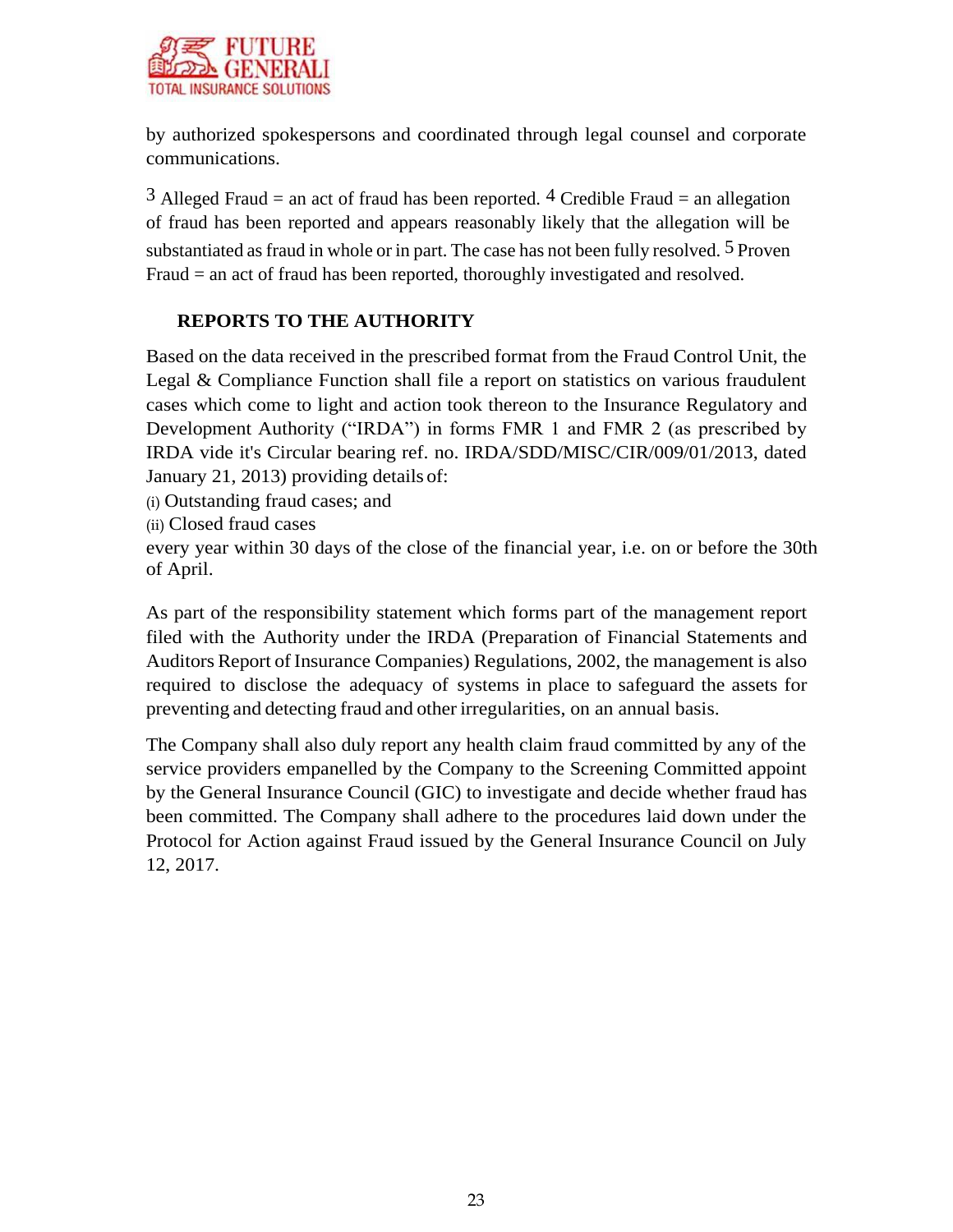

## **Attachment II**

#### **DEFINITIONS:**

- **Asset Misappropriation:** it involves the theft or misuse of an organization's assets. Common examples include skimming revenues, stealing inventory and payroll fraud.
	- **Cash Misappropriation** falls within one of three categories:
		- o **Fraudulent Disbursements:** the perpetrator causes his/her organization to disburse funds through some trick or device. Common examples include submitting false invoices or forging company checks. Fraudulent Disbursements can generally be divided into five distinct categories:
			- **Billing Schemes:** a fraudster causes the victim organization to issue a payment by submitting invoices for fictitious goods or services, inflated invoices, or invoices for personal purchases.
			- **Payroll Schemes:** an employee causes the victim organization to issue a payment by making false claims for compensation.
			- **Expense Reimbursement Schemes:** an employee makes a claim for reimbursement of fictitious or inflated business expenses.
			- **Check Tampering:** the perpetrator converts an organization's funds by forging or altering a check on one of the organization's bank accounts, or steals a check the organization has legitimately issued to another payee.
			- **Register Disbursement Schemes:** an employee makes false entries on a cash register to conceal the fraudulent removal of currency.
	- **Skimming:** cash is stolen from an organization before it is recorded on the organization's books and records.
	- **Cash Larceny:** cash is stolen from an organization after it has been recorded on the organization's books and records.
- **Corruption:** fraudsters wrongfully use their influence in a business transaction in order to procure some benefit for themselves or another person, contrary to their duty to their employer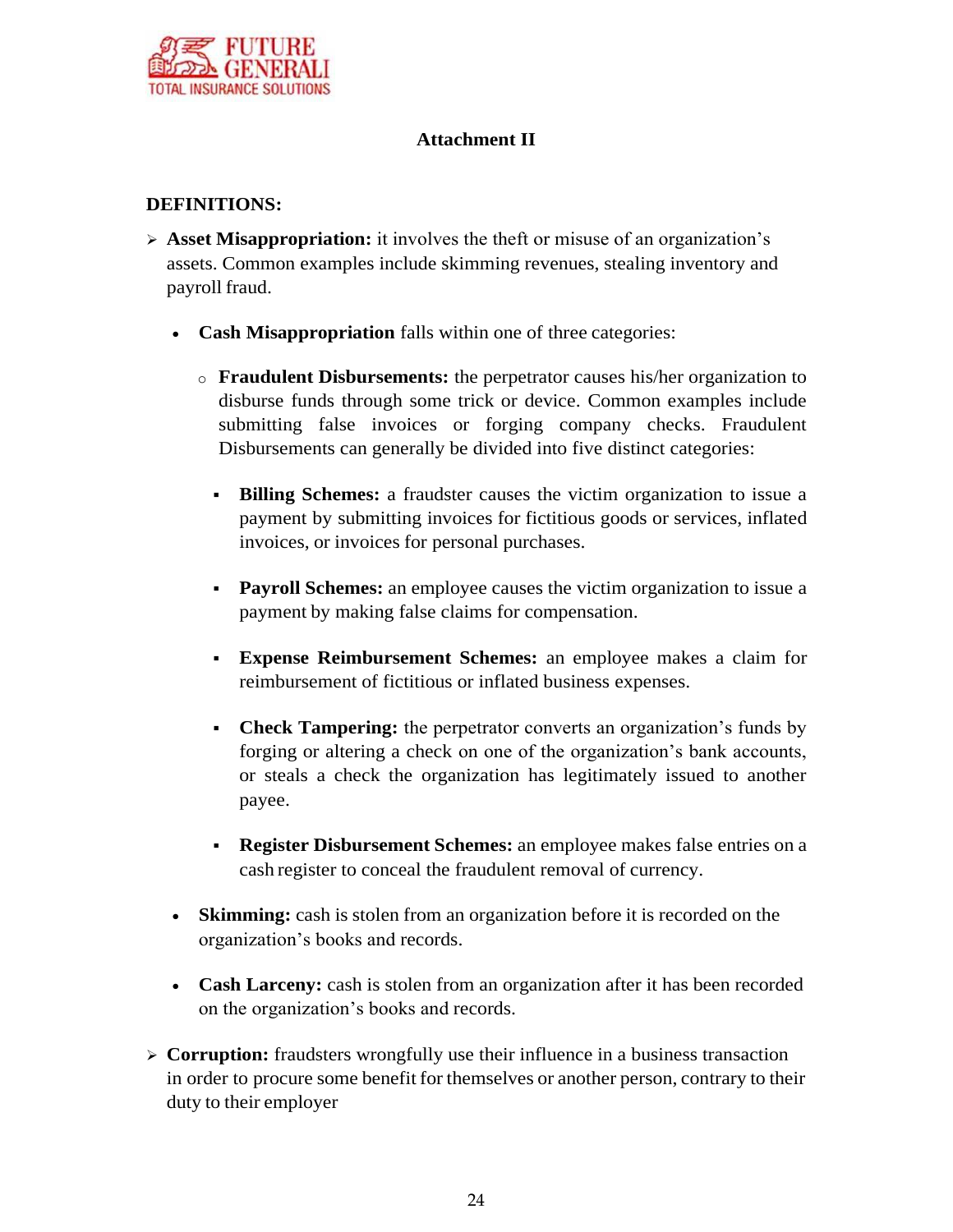

or the rights of another. Common examples include accepting kickbacks, and engaging in conflicts of interest.

 **Fraudulent Statements:** it generally involves the falsification of an organization's financial statements. Common examples include overstating revenues and understating liabilities or expenses.

#### **V. IMPLEMENATION & COMMUNICATION**

#### 1. **Implementation of the Policy**:

Management is responsible for designing and implementing systems, procedures and internal controls for the prevention and detection of fraud commensurate with the nature and size of the organization and, along with the Board of Directors, for ensuring a culture and environment that promotes honesty and ethical behaviour.

It is the responsibility of the Chief Executive Officer of the Company to initiate and support such measures. The Chief Executive Officer shall, for effective implementation of the Policy, designate the officer of the Company as "Policy Owner" who shall as per the applicable provisions of the Regulations, Acts and this Policy take appropriate action for effective implementation of the Policy, with support of management team and as per guidance of the Chief Executive Officer, Board and Committees of the Board.

The Chief Executive Officer of the Company is responsible for the administration, revision, interpretation and application of this Policy, as well as of the related Internal Fraud Policy Statement.

Each member of the management team shall be familiar with the types of improprieties that might occur within his or her area of responsibility and be alert for any indication of irregularity.

#### **Risk Management Committee:**

Through the Risk Management Committee, the Board of Directors shall evaluate management identification of fraud risks, implementation of anti-fraud measures and creation of the appropriate "tone at the top".

The Committee shall also ensure that senior management implements appropriate fraud deterrence and prevention measures.

The Committee shall receive periodic reports describing the nature, status and disposition of any fraud or unethical conduct.

The Committee shall establish an open line of communication with members of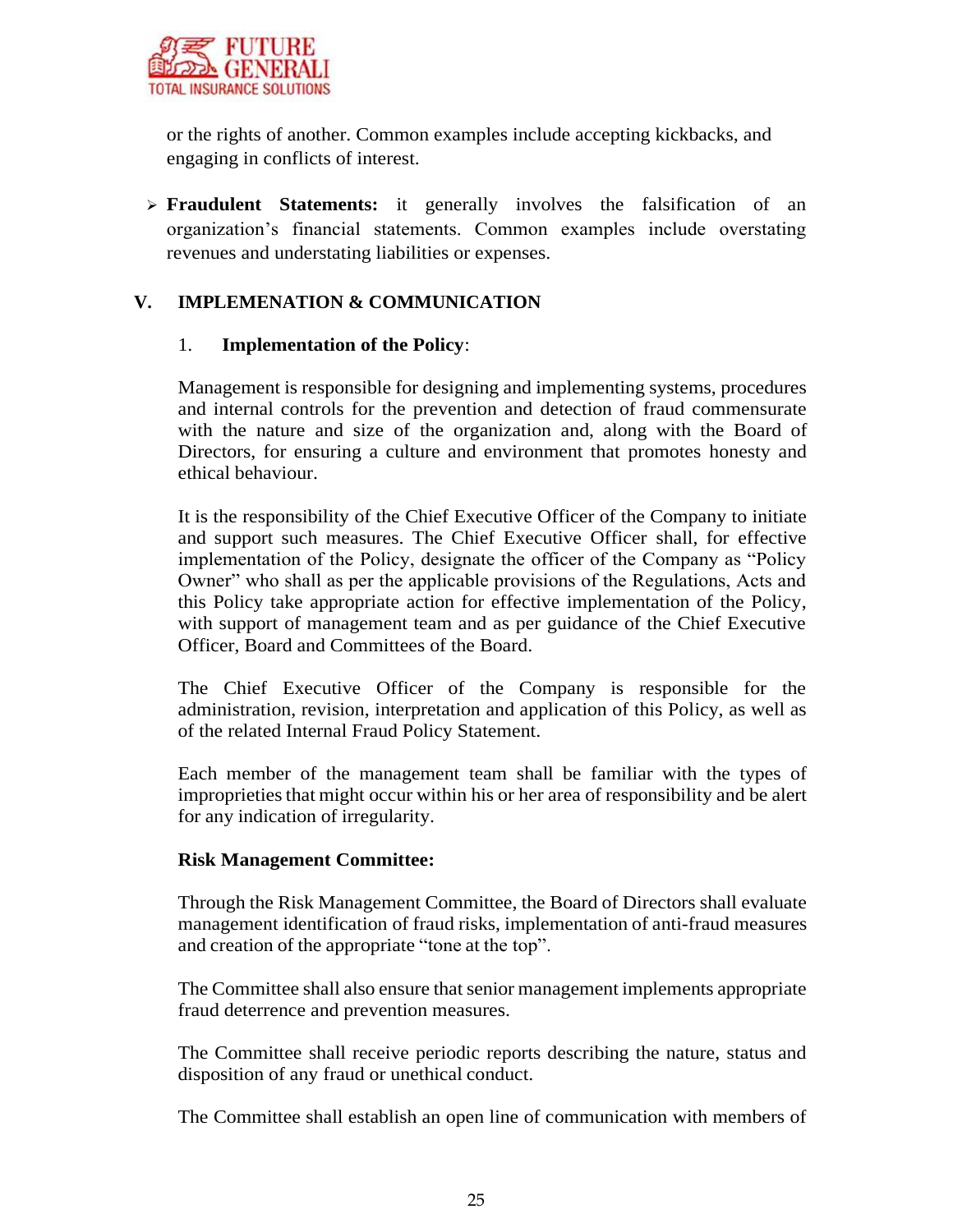

management one or two levels below senior management to assist in identifying fraud at the highest levels of the organization or investigating any fraudulent activity that might occur.

Through the Committee, the Board of Directors shall be timely informed of any fraud or alleged fraud involving any member of senior management.

#### **Employees and Officers:**

Employees and officers at every level, in every department and at every location have a responsibility to speak up when they believe that they have the knowledge or suspect that fraud is being committed. As soon as it is learned that a fraud or suspected fraud has taken or is likely to take place, they should immediately apprise the same to the concerned party as per the current procedures in place.

#### **Internal Audit:**

Internal Audit shall assist in the deterrence of fraud by examining and evaluating the adequacy and the effectiveness of the system of internal controls and by conducting proactive auditing to search for fraud.

In addition, by carrying out fraud audits, Internal Audit shall proactively detect indications of fraud in those processes or transactions where analysis indicates the risk of fraud to be significant or high.

Internal Audit shall support and cooperate with the Fraud Control Unit, gathering information and making recommendations.

In addition, Internal Audit shall be responsible for uploading information in relation to incidents of internal fraud in the group fraud scheme database in order to support the development of fraud audit programs and facilitate audit planning.

#### **Risk Management:**

Risk Management shall assist management in identifying and assessing fraud risks and help management to design specific controls to mitigate fraud risks.

#### **Legal & Compliance:**

Legal & Compliance shall assist FCU in (a) drafting anti-fraud policies and procedures and (b) conducting fraud awareness training, thus helping in educating employees about fraud prevention and detection.

#### 2. **Communication of the Policy**:

The Policy Owner / FCU has responsibility for the communication of the Policy to the employees and other stakeholders for its effective implementation